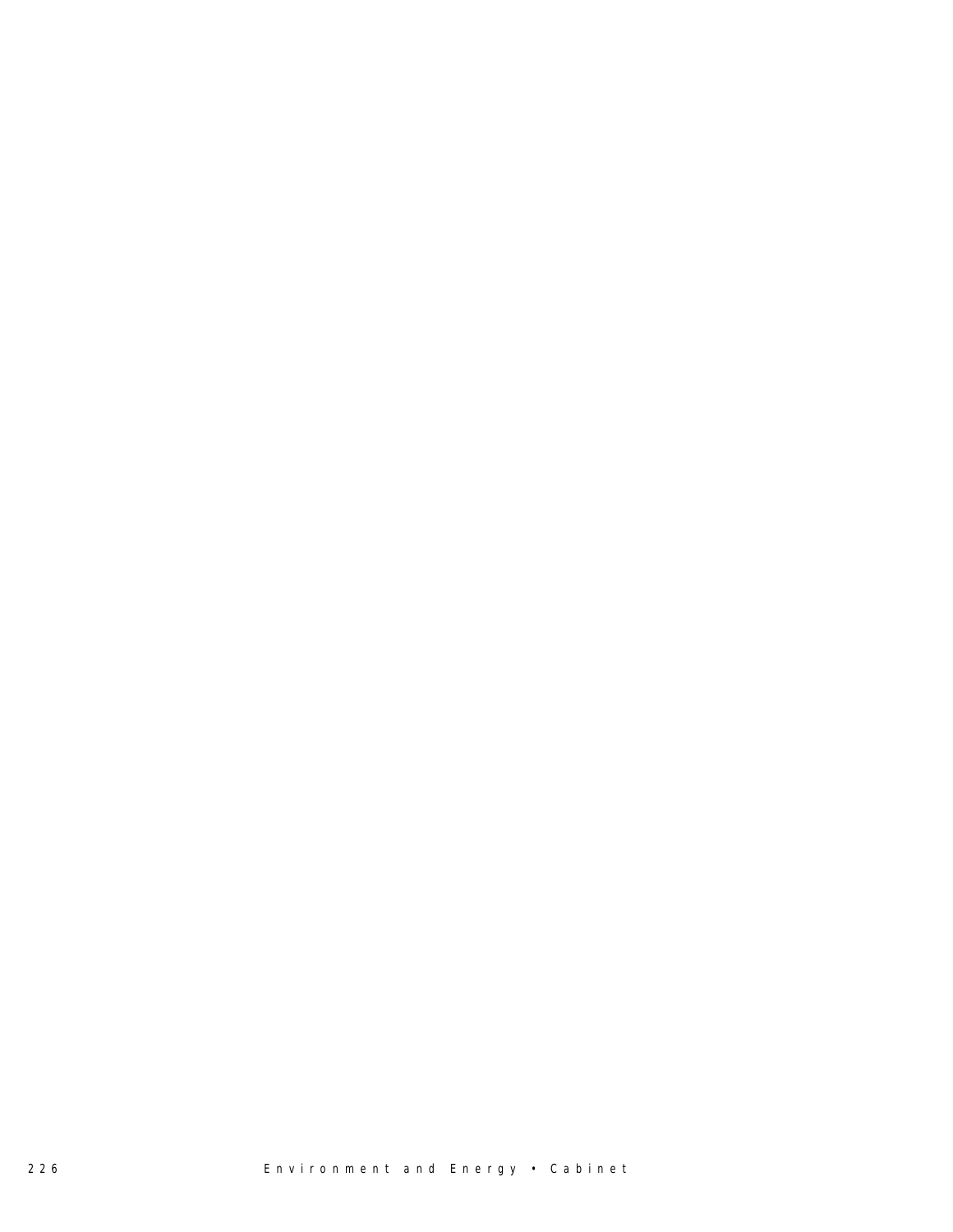## Environment and Energy

### *James W. Hunt, Chief of Environment and Energy*

### *Cabinet Mission*

The mission of the Environment and Energy Cabinet is to coordinate several City departments and programs to ensure the enhancement, sustenance, and protection of Boston's urban environment; including its system of parks, open spaces, and natural and historic resources.

| <b>Operating Budget</b>            | Program Name                                                       | Total Actual '06        | <b>Total Actual '07</b> | Total Approp '08        | <b>Total Budget '09</b> |
|------------------------------------|--------------------------------------------------------------------|-------------------------|-------------------------|-------------------------|-------------------------|
|                                    | <b>Environment Department</b><br><b>Inspectional Services Dept</b> | 1.170.283<br>13.946.157 | 1.294.956<br>14,566,202 | 1.377.390<br>15,350,477 | 1,378,023<br>15,940,375 |
|                                    | <b>Total</b>                                                       | 15,116,440              | 15,861,158              | 16,727,867              | 17,318,398              |
| <b>Capital Budget Expenditures</b> |                                                                    | Actual '06              | Actual '07              | <b>Estimated '08</b>    | Projected '09           |
|                                    | <b>Environment Department</b>                                      | 727.087                 | 143,698                 | 86.515                  | 75,000                  |
|                                    | Total                                                              | 727.087                 | 143,698                 | 86.515                  | 75,000                  |
| <b>External Funds Expenditures</b> |                                                                    | Total Actual '06        | <b>Total Actual '07</b> | Total Approp '08        | <b>Total Budget '09</b> |
|                                    | <b>Environment Dept</b><br><b>Inspectional Services Dept</b>       | 184,701<br>42,375       | 130.245<br>19.865       | 221.725<br>32,170       | 363.125<br>10,300       |
|                                    | <b>Total</b>                                                       | 227.076                 | 150.110                 | 253.895                 | 373,425                 |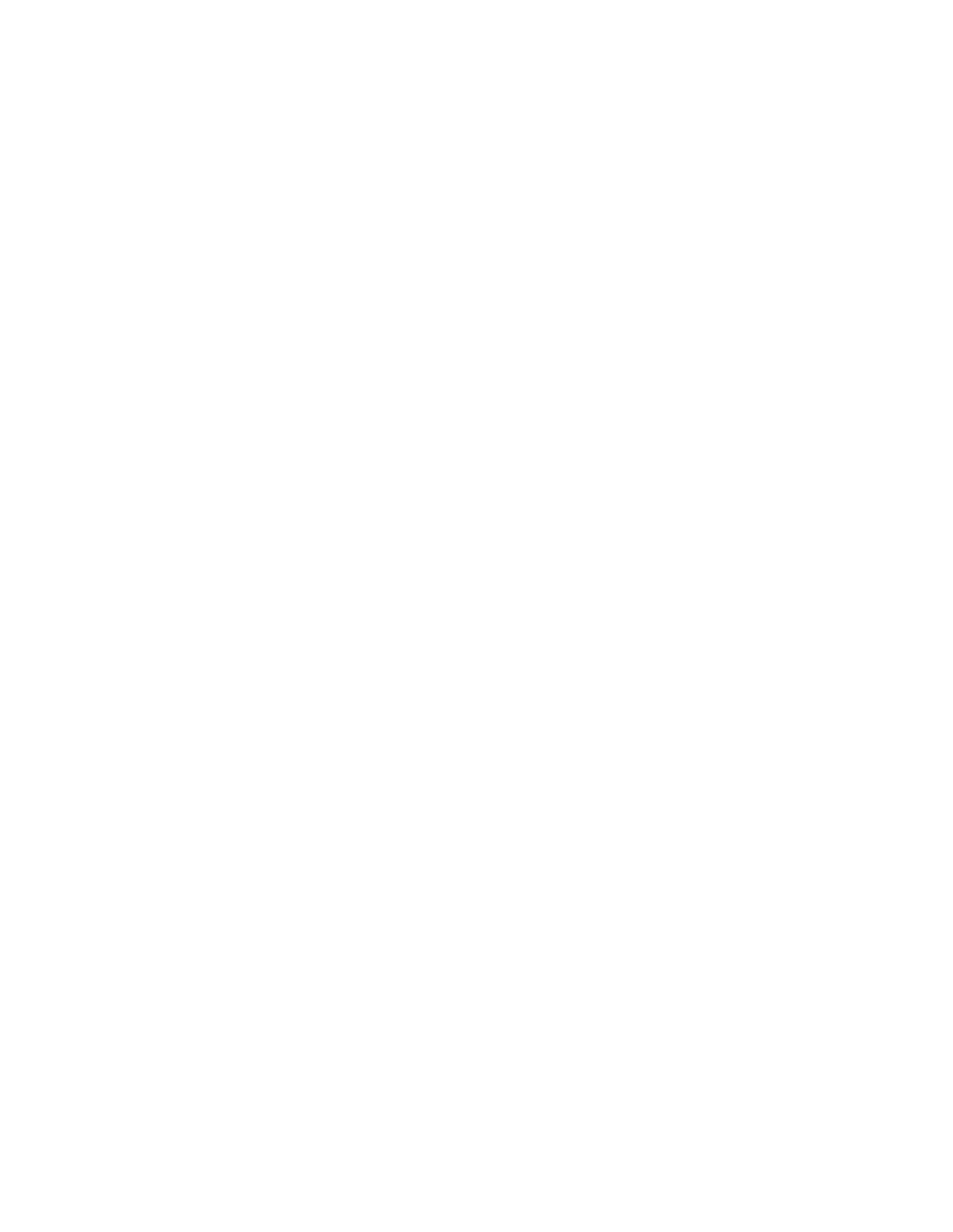# Environment Department Operating Budget

#### *Bryan Glascock, Commissioner Appropriation: 303*

### *Department Mission*

The mission of the Environment Department is to enhance the quality of life in Boston by protecting air, water, climate, and land resources, and by preserving and improving the integrity of Boston's architectural and historic resources.

### *FY09 Performance Strategies*

- To promote conservation of the City's architectural resources through administration of local preservation district guidelines and through federal, state and local regulation and review.
- To protect the public from air and noise pollution.
- To protect wetlands and water quality through administration of the Massachusetts Wetland Protection Act.
- To provide public eduation and outreach on the City's architectural, environmental and archeological initiatives and regulatory programs.

| <b>Operating Budget</b>            | Program Name                                                                   | <b>Total Actual '06</b>      | <b>Total Actual '07</b>     | Total Approp '08      | Total Budget '09           |
|------------------------------------|--------------------------------------------------------------------------------|------------------------------|-----------------------------|-----------------------|----------------------------|
|                                    | Environment                                                                    | 1,170,282                    | 1,294,954                   | 1,377,391             | 1,378,023                  |
|                                    | Total                                                                          | 1,170,282                    | 1,294,954                   | 1,377,391             | 1,378,023                  |
| <b>External Funds Budget</b>       | <b>Fund Name</b>                                                               | Total Actual '06             | <b>Total Actual '07</b>     | Total Approp '08      | <b>Total Budget '09</b>    |
|                                    | Archeological Collection<br><b>Boston Pollution Abatement Fund</b>             | 40,799<br>50,161             | 39,148<br>46,116            | $\Omega$<br>147,725   | 215,325                    |
|                                    | Ground Water Well System<br>Mass Tech Coll<br>Mayor's Green Bldg Task Force    | 50,000<br>$\Omega$<br>12,746 | 190                         |                       | 53,000<br>$\left( \right)$ |
|                                    | Municipal Waterway<br>National Register Nomination<br>Solar America Initiative | 5,000<br>25,995<br>$\Omega$  | 35,790<br>9,000<br>$\Omega$ | 50,000<br>24,000<br>0 | 10,000<br>31,800<br>53,000 |
|                                    | <b>Total</b>                                                                   | 184,701                      | 130,244                     | 221,725               | 363,125                    |
| <b>Selected Service Indicators</b> |                                                                                | Actual '06                   | Actual '07                  | Approp '08            | <b>Budget '09</b>          |
|                                    | <b>Personnel Services</b><br>Non Personnel                                     | 1,061,805<br>108,477         | 1,078,028<br>216,926        | 1,163,812<br>213,579  | 1,152,974<br>225,049       |
|                                    | <b>Total</b>                                                                   | 1,170,282                    | 1,294,954                   | 1,377,391             | 1,378,023                  |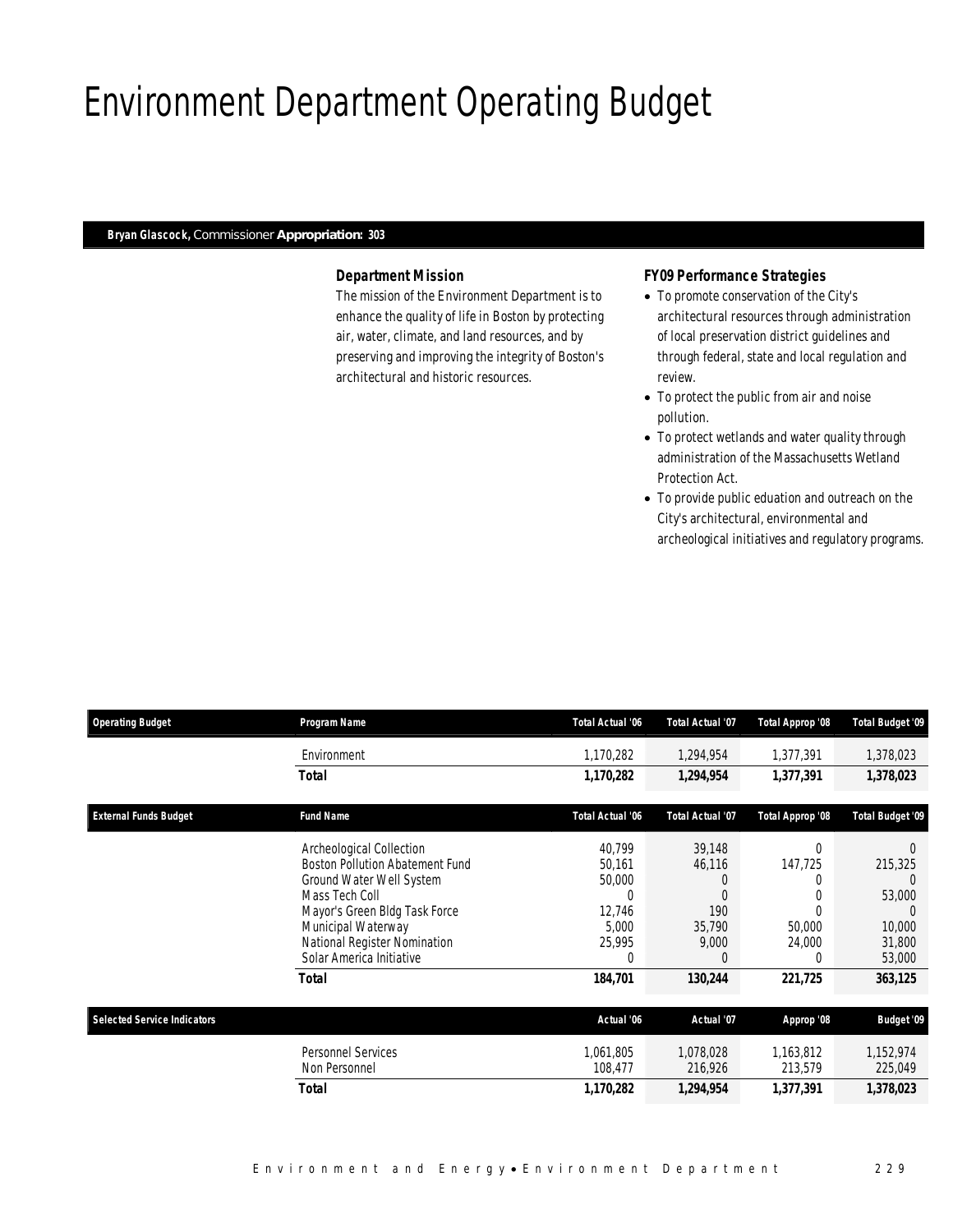### Environment Department Operating Budget



### *Authorizing Statutes*

- Archaeology, M.G.L.A. c.9, §§ 26-27c; 1982 Mass. Acts ch. 152.
- Environmental, CBC Ord. § 5-2.1; CBC Ord. § 7- 1.1; M.G.L.A. c. 131, § 40.
- Administration, 1982 Mass. Acts ch. 624, §§ 1-10.
- Preservation, 36 CFR 60; M.G.L.A. c. 40C; CBC Ord. § 7-3.1; 1955 Mass. Acts ch. 616, as amended; 1966 Mass. Acts ch. 625, as amended; 1975 Mass. Acts ch. 772.
- Generally, CBC St. 5 §§ 3-5, 9, 100, 102, 104, 113; CBC St. 2 § 752; CBC St. 11 §174; CBC St. 14 § 170; CBC Ord. § 5-2.1; M.G.L.A. c. 41, §§ 82-84.

### *Description of Services*

The Environment Department reviews permit applications and development proposals, coordinates City policy on environmental issues and sustainability, conducts surveys of built and natural resources, provides public information and referrals on environmental and historic preservation issues, and develops City programs such as the preservation guidebook for homeowners. The department also provides support for the operations of the Groundwater Trust and the Boston Waterways Board.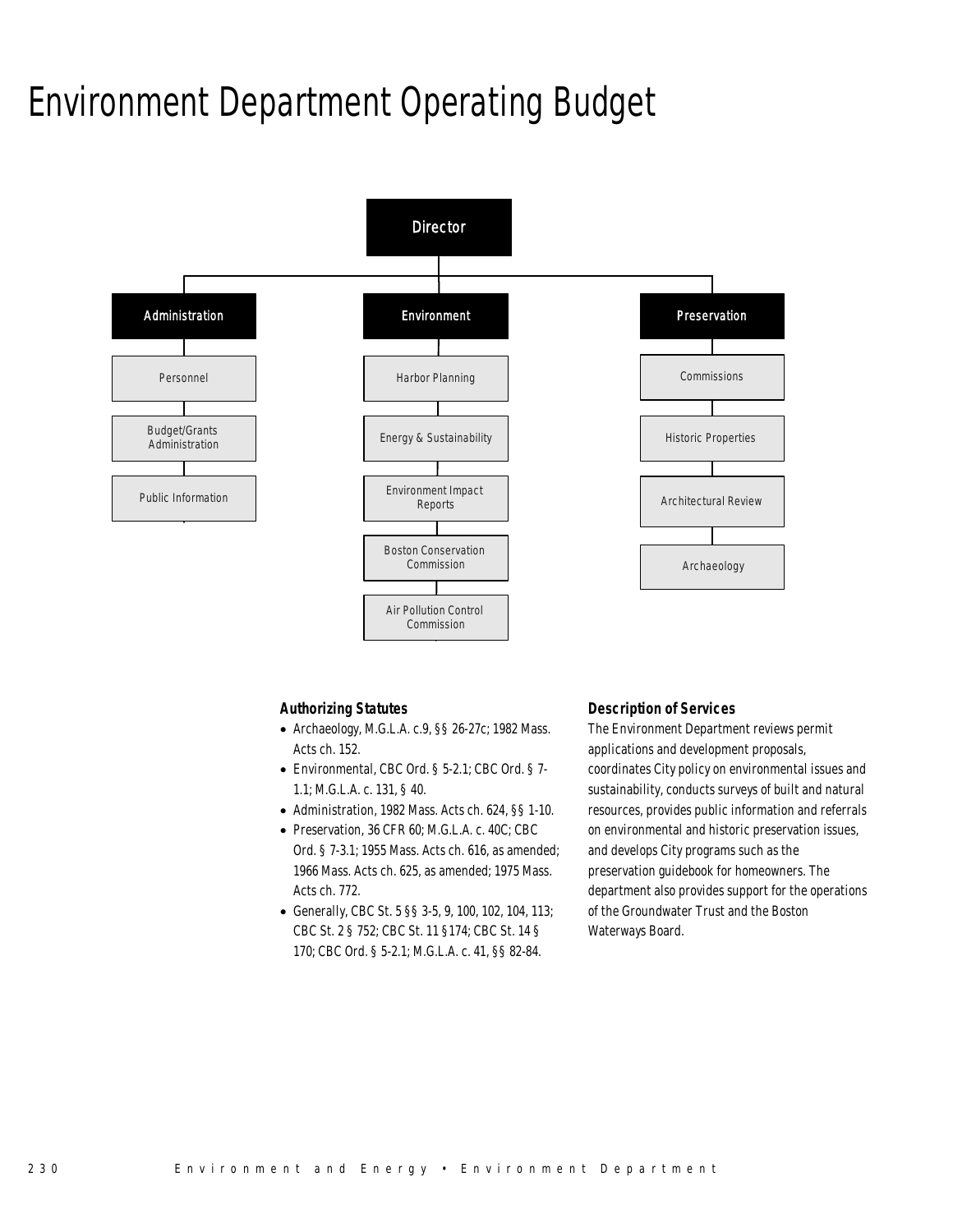# Department History

| <b>Personnel Services</b>       |                                                                                                                                                                                                                                                                                                      | FY06 Expenditure                                                                                                          | FY07 Expenditure                                                                                                         | FY08 Appropriation                                                                                                 | FY09 Recommended                                                                                                        | Inc/Dec 08 vs 09                                                                                                                                |
|---------------------------------|------------------------------------------------------------------------------------------------------------------------------------------------------------------------------------------------------------------------------------------------------------------------------------------------------|---------------------------------------------------------------------------------------------------------------------------|--------------------------------------------------------------------------------------------------------------------------|--------------------------------------------------------------------------------------------------------------------|-------------------------------------------------------------------------------------------------------------------------|-------------------------------------------------------------------------------------------------------------------------------------------------|
|                                 | 51000 Permanent Employees<br>51100 Emergency Employees<br>51200 Overtime<br>51600 Unemployment Compensation<br>51700 Workers' Compensation<br><b>Total Personnel Services</b>                                                                                                                        | 1,061,805<br>0<br>$\mathbf 0$<br>$\mathbf 0$<br>$\overline{0}$<br>1,061,805                                               | 1,065,704<br>0<br>$\mathbf 0$<br>12,324<br>$\mathbf{0}$<br>1,078,028                                                     | 1,163,812<br>$\overline{0}$<br>$\mathbf 0$<br>0<br>0<br>1,163,812                                                  | 1,152,974<br>0<br>$\mathbf 0$<br>$\mathbf{0}$<br>$\Omega$<br>1,152,974                                                  | $-10,838$<br>$\overline{0}$<br>$\overline{0}$<br>$\overline{0}$<br>$\Omega$<br>$-10,838$                                                        |
| <b>Contractual Services</b>     |                                                                                                                                                                                                                                                                                                      | FY06 Expenditure                                                                                                          | FY07 Expenditure                                                                                                         | FY08 Appropriation                                                                                                 | FY09 Recommended                                                                                                        | Inc/Dec 08 vs 09                                                                                                                                |
|                                 | 52100 Communications<br>52200 Utilities<br>52400 Snow Removal<br>52500 Garbage/Waste Removal<br>52600 Repairs Buildings & Structures<br>52700 Repairs & Service of Equipment<br>52800 Transportation of Persons<br>52900 Contracted Services<br><b>Total Contractual Services</b>                    | 11,910<br>$\theta$<br>$\overline{0}$<br>$\mathbf 0$<br>$\overline{0}$<br>4,324<br>99<br>83,207<br>99,540                  | 11,666<br>$\boldsymbol{0}$<br>$\mathbf 0$<br>$\mathbf 0$<br>$\overline{0}$<br>3,608<br>870<br>176,054<br>192,198         | 12,410<br>$\mathbf 0$<br>0<br>0<br>0<br>1,500<br>100<br>182,050<br>196,060                                         | 12,487<br>$\mathbf{0}$<br>$\mathbf{0}$<br>$\mathbf{0}$<br>$\mathbf{0}$<br>1,500<br>100<br>192,983<br>207,070            | 77<br>$\mathbf 0$<br>$\overline{0}$<br>$\overline{0}$<br>$\mathbf 0$<br>$\overline{0}$<br>$\overline{0}$<br>10,933<br>11,010                    |
| <b>Supplies &amp; Materials</b> |                                                                                                                                                                                                                                                                                                      | FY06 Expenditure                                                                                                          | FY07 Expenditure                                                                                                         | FY08 Appropriation                                                                                                 | FY09 Recommended                                                                                                        | Inc/Dec 08 vs 09                                                                                                                                |
|                                 | 53000 Auto Energy Supplies<br>53200 Food Supplies<br>53400 Custodial Supplies<br>53500 Med, Dental, & Hosp Supply<br>53600 Office Supplies and Materials<br>53700 Clothing Allowance<br>53800 Educational Supplies & Mat<br>53900 Misc Supplies & Materials<br><b>Total Supplies &amp; Materials</b> | $\boldsymbol{0}$<br>$\boldsymbol{0}$<br>0<br>$\boldsymbol{0}$<br>7,766<br>$\boldsymbol{0}$<br>$\mathbf 0$<br>852<br>8,618 | $\mathbf 0$<br>$\mathbf 0$<br>$\mathbf 0$<br>$\overline{0}$<br>8,739<br>$\mathbf 0$<br>$\overline{0}$<br>2,856<br>11,595 | $\mathbf 0$<br>$\overline{0}$<br>0<br>$\overline{0}$<br>12,000<br>$\mathbf 0$<br>$\overline{0}$<br>1,000<br>13,000 | $\mathbf 0$<br>$\mathbf{0}$<br>$\mathbf{0}$<br>$\mathbf{0}$<br>12,000<br>$\mathbf 0$<br>$\mathbf{0}$<br>1,000<br>13,000 | $\mathbf{0}$<br>$\mathbf{0}$<br>$\mathbf{0}$<br>$\mathbf{0}$<br>$\mathbf 0$<br>$\overline{0}$<br>$\mathbf{0}$<br>$\overline{0}$<br>$\mathbf{0}$ |
| <b>Current Chgs &amp; Oblig</b> |                                                                                                                                                                                                                                                                                                      | FY06 Expenditure                                                                                                          | FY07 Expenditure                                                                                                         | FY08 Appropriation                                                                                                 | FY09 Recommended                                                                                                        | Inc/Dec 08 vs 09                                                                                                                                |
|                                 | 54300 Workers' Comp Medical<br>54400 Legal Liabilities<br>54500 Aid To Veterans<br>54600 Current Charges H&I<br>54700 Indemnification<br>54900 Other Current Charges<br>Total Current Chgs & Oblig                                                                                                   | $\boldsymbol{0}$<br>$\boldsymbol{0}$<br>0<br>$\mathbf 0$<br>$\overline{0}$<br>319<br>319                                  | $\boldsymbol{0}$<br>$\mathbf 0$<br>$\mathbf 0$<br>$\mathbf{0}$<br>$\overline{0}$<br>856<br>856                           | $\mathbf 0$<br>$\mathbf 0$<br>0<br>$\mathbf 0$<br>$\mathbf{0}$<br>780<br>780                                       | $\mathbf 0$<br>$\mathbf 0$<br>$\mathbf{0}$<br>$\mathbf{0}$<br>$\mathbf{0}$<br>1,240<br>1,240                            | $\mathbf{0}$<br>$\mathbf 0$<br>$\mathbf{0}$<br>$\overline{0}$<br>$\mathbf 0$<br>460<br>460                                                      |
| Equipment                       |                                                                                                                                                                                                                                                                                                      | FY06 Expenditure                                                                                                          | FY07 Expenditure                                                                                                         | FY08 Appropriation                                                                                                 | FY09 Recommended                                                                                                        | Inc/Dec 08 vs 09                                                                                                                                |
|                                 | 55000 Automotive Equipment<br>55400 Lease/Purchase<br>55600 Office Furniture & Equipment<br>55900 Misc Equipment<br><b>Total Equipment</b>                                                                                                                                                           | $\mathbf 0$<br>$\overline{0}$<br>$\boldsymbol{0}$<br>$\boldsymbol{0}$<br>$\bf{0}$                                         | $\boldsymbol{0}$<br>1,869<br>1,664<br>8,744<br>12,277                                                                    | $\mathbf 0$<br>3,739<br>$\theta$<br>$\overline{0}$<br>3,739                                                        | $\mathbf 0$<br>3,739<br>$\boldsymbol{0}$<br>$\mathbf{0}$<br>3,739                                                       | $\mathbf 0$<br>$\overline{0}$<br>$\mathbf 0$<br>$\mathbf 0$<br>0                                                                                |
| <b>Other</b>                    |                                                                                                                                                                                                                                                                                                      | FY06 Expenditure                                                                                                          | FY07 Expenditure                                                                                                         | FY08 Appropriation                                                                                                 | FY09 Recommended                                                                                                        | Inc/Dec 08 vs 09                                                                                                                                |
|                                 | 56200 Special Appropriation<br>57200 Structures & Improvements<br>58000 Land & Non-Structure<br><b>Total Other</b>                                                                                                                                                                                   | $\boldsymbol{0}$<br>$\boldsymbol{0}$<br>$\boldsymbol{0}$<br>$\pmb{0}$                                                     | 0<br>0<br>$\mathbf 0$<br>0                                                                                               | 0<br>$\mathbf 0$<br>0<br>0                                                                                         | 0<br>0<br>$\mathbf{0}$<br>0                                                                                             | 0<br>$\mathbf 0$<br>$\mathbf 0$<br>0                                                                                                            |
|                                 | <b>Grand Total</b>                                                                                                                                                                                                                                                                                   | 1,170,282                                                                                                                 | 1,294,954                                                                                                                | 1,377,391                                                                                                          | 1,378,023                                                                                                               | 632                                                                                                                                             |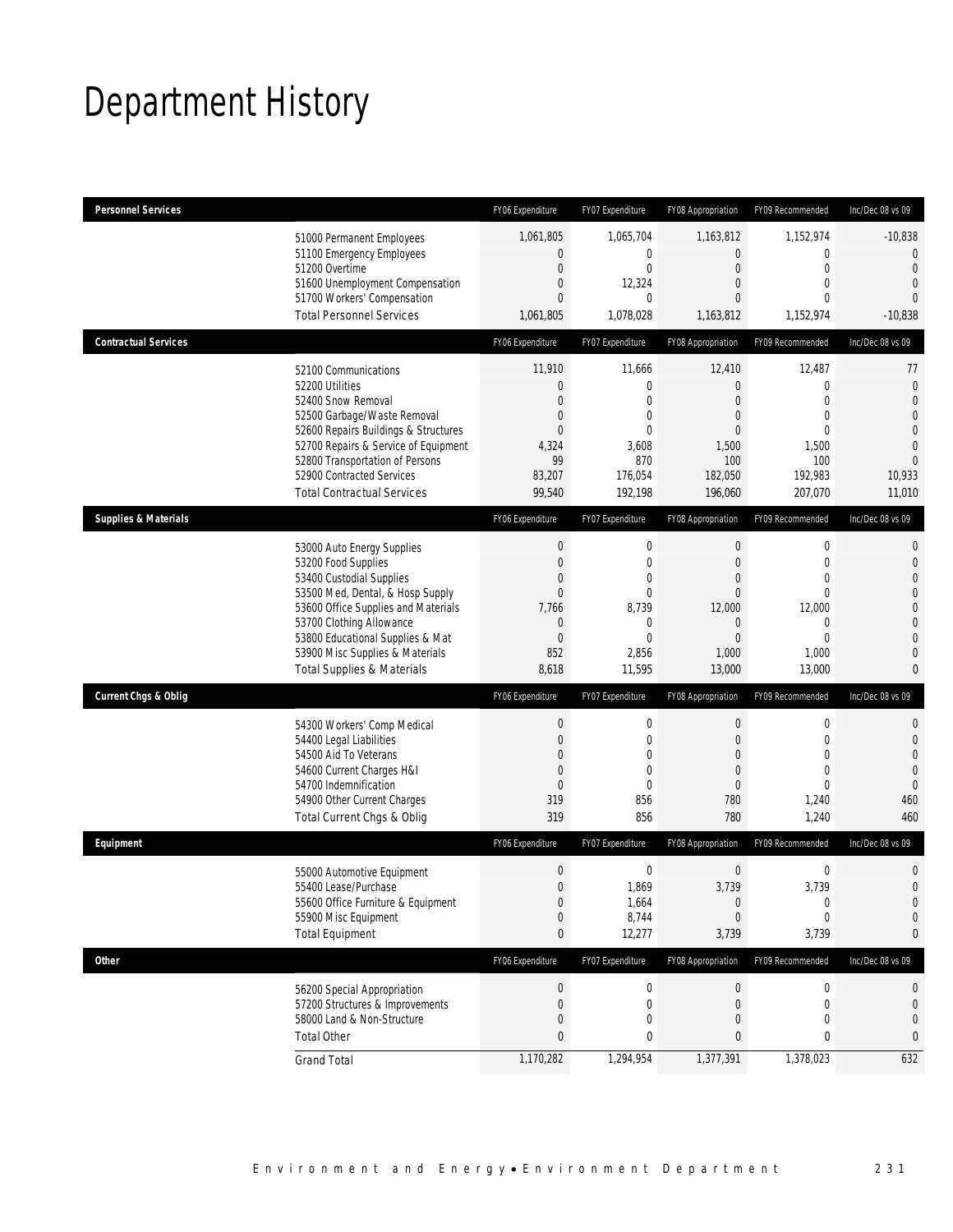# Department Personnel

| Title                         | Union<br>Code   | Grade           | Position | FY09 Salary | Title                        | Union<br>Code   | Grade | Position | FY09 Salary |
|-------------------------------|-----------------|-----------------|----------|-------------|------------------------------|-----------------|-------|----------|-------------|
|                               |                 |                 |          |             |                              |                 |       |          |             |
| Commissioner                  | CDH             | <b>NG</b>       | 1.00     | 87,041      | <b>Environmental Asst</b>    | MY <sub>0</sub> | 06    | 2.00     | 112,329     |
| Chief of Environment & Energy | CDH             | <b>NG</b>       | 1.00     | 118,324     | Administrative Asst          | MY <sub>0</sub> | 06    | 1.00     | 56,165      |
| Receptionist/Secretary        | <b>MYG</b>      | 14              | 1.00     | 35,565      | Exec_Sec                     | MY <sub>0</sub> | 06    | 1.00     | 56,165      |
| Dep Administator              | MY <sub>0</sub> | 10 <sup>°</sup> | 1.00     | 75,101      | <b>Preservation Planner</b>  | MY <sub>0</sub> | 06    | 3.00     | 138,529     |
| Exec Assistan (Envn Dept)     | MY0             | 09              | 1.00     | 72,804      | Archaeologist(EnvrnmntIDept) | MY <sub>0</sub> | 06    | 1.00     | 56,165      |
| Exec Direct                   | MY <sub>0</sub> | 09              | 1.00     | 61,593      | <b>Asst Survey Director</b>  | MY <sub>0</sub> | 06    | 1.00     | 42,890      |
| Architect                     | MY <sub>0</sub> | 09              | 1.00     | 57,317      | Admin Asst                   | MY <sub>0</sub> | 05    | 1.00     | 44,854      |
| Sr Planner                    | MY0             | 09              | 1.00     | 72,804      | GrantsAdmin/FinanceSpec      | MY0             | 05    | 1.00     | 51,437      |
|                               |                 |                 |          |             | Total                        |                 |       | 19       | 1,139,082   |
|                               |                 |                 |          |             | <b>Adjustments</b>           |                 |       |          |             |
|                               |                 |                 |          |             | Differential Payments        |                 |       |          | $\Omega$    |
|                               |                 |                 |          |             | Other                        |                 |       |          | 28,591      |
|                               |                 |                 |          |             | Chargebacks                  |                 |       |          | $\Omega$    |
|                               |                 |                 |          |             | <b>Salary Savings</b>        |                 |       |          | $-14,699$   |

*FY09 Total Request 1,152,974*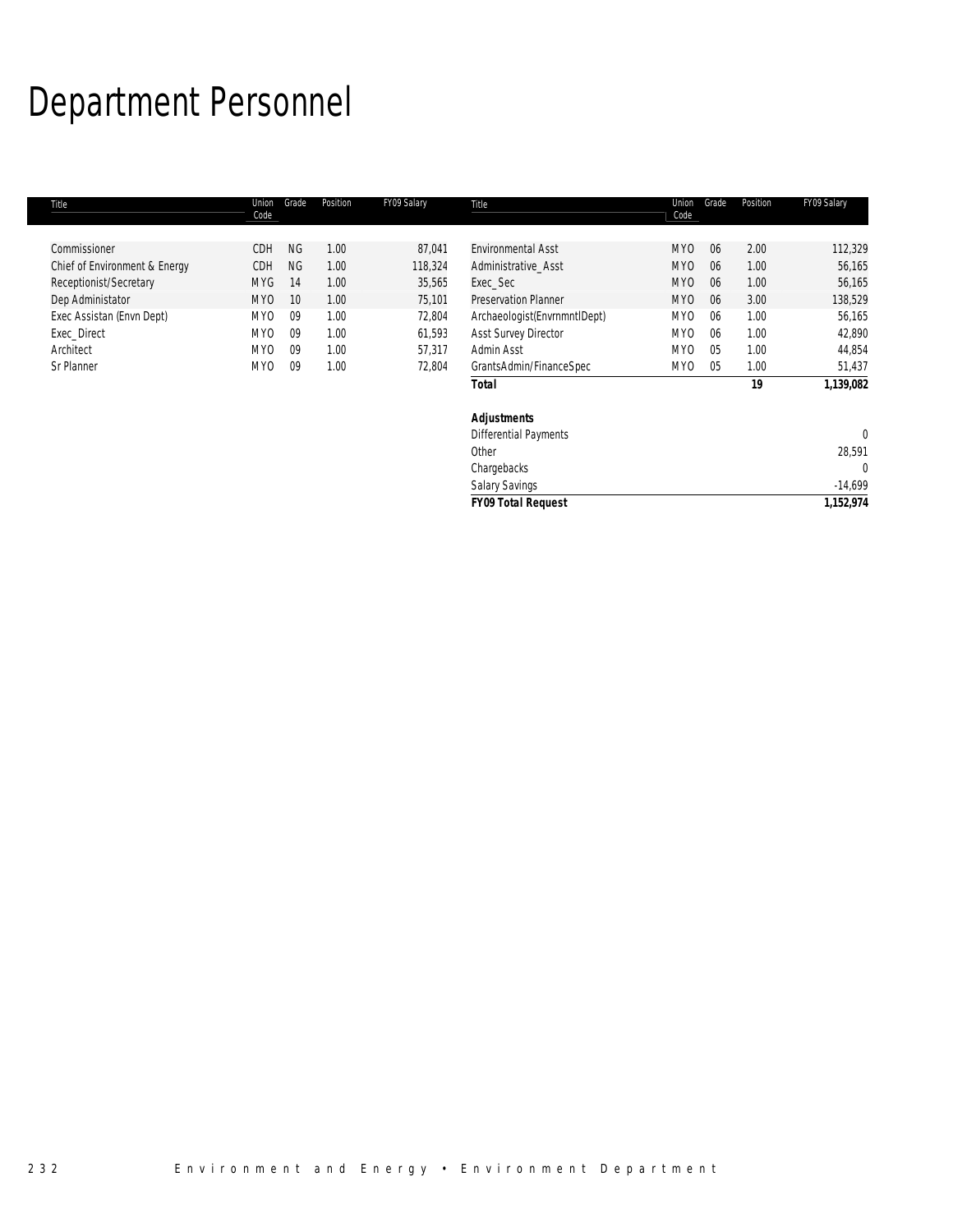## External Funds History

| <b>Personnel Services</b>       |                                                                                                                                                                                                                                                                                                            | FY06 Expenditure                                                                                 | FY07 Expenditure                                                                                                    | FY08 Appropriation                                                                                             | FY09 Recommended                                                                                                                  | Inc/Dec 08 vs 09                                                                                                                        |
|---------------------------------|------------------------------------------------------------------------------------------------------------------------------------------------------------------------------------------------------------------------------------------------------------------------------------------------------------|--------------------------------------------------------------------------------------------------|---------------------------------------------------------------------------------------------------------------------|----------------------------------------------------------------------------------------------------------------|-----------------------------------------------------------------------------------------------------------------------------------|-----------------------------------------------------------------------------------------------------------------------------------------|
|                                 | 51000 Permanent Employees<br>51100 Emergency Employees<br>51200 Overtime<br>51300 Part Time Employees<br>51400 Health Insurance<br>51500 Pension & Annunity<br>51600 Unemployment Compensation<br>51700 Workers' Compensation<br>51800 Indirect Costs<br>51900 Medicare<br><b>Total Personnel Services</b> | 39,146<br>$\boldsymbol{0}$<br>$\mathbf 0$<br>0<br>0<br>0<br>0<br>0<br>0<br>0<br>39,146           | 31,151<br>0<br>0<br>0<br>0<br>2,312<br>0<br>0<br>$\overline{0}$<br>$\Omega$<br>33,463                               | 43,725<br>$\mathbf 0$<br>0<br>$\overline{0}$<br>0<br>0<br>0<br>0<br>$\mathbf{0}$<br>0<br>43,725                | 42,890<br>$\mathbf 0$<br>$\mathbf 0$<br>$\mathbf{0}$<br>6,880<br>3,860<br>$\mathbf{0}$<br>$\mathbf{0}$<br>10,373<br>622<br>64,625 | $-835$<br>$\mathbf{0}$<br>$\mathbf{0}$<br>$\overline{0}$<br>6,880<br>3,860<br>$\mathbf{0}$<br>$\overline{0}$<br>10,373<br>622<br>20,900 |
| <b>Contractual Services</b>     |                                                                                                                                                                                                                                                                                                            | FY06 Expenditure                                                                                 | FY07 Expenditure                                                                                                    | FY08 Appropriation                                                                                             | FY09 Recommended                                                                                                                  | Inc/Dec 08 vs 09                                                                                                                        |
|                                 | 52100 Communications<br>52200 Utilities<br>52400 Snow Removal<br>52500 Garbage/Waste Removal<br>52600 Repairs Buildings & Structures<br>52700 Repairs & Service of Equipment<br>52800 Transportation of Persons<br>52900 Contracted Services<br><b>Total Contractual Services</b>                          | $\boldsymbol{0}$<br>$\boldsymbol{0}$<br>0<br>0<br>0<br>0<br>$\overline{0}$<br>145,555<br>145,555 | $\boldsymbol{0}$<br>$\mathbf 0$<br>0<br>$\overline{0}$<br>$\overline{0}$<br>0<br>$\overline{0}$<br>96,781<br>96,781 | $\boldsymbol{0}$<br>$\boldsymbol{0}$<br>0<br>$\mathbf{0}$<br>0<br>0<br>$\overline{0}$<br>176,500<br>176,500    | $\boldsymbol{0}$<br>$\mathbf 0$<br>$\mathbf 0$<br>$\mathbf{0}$<br>$\mathbf{0}$<br>$\mathbf{0}$<br>5,000<br>292,500<br>297,500     | $\mathbf{0}$<br>$\mathbf{0}$<br>$\overline{0}$<br>$\Omega$<br>$\mathbf{0}$<br>$\mathbf{0}$<br>5,000<br>116,000<br>121,000               |
| <b>Supplies &amp; Materials</b> |                                                                                                                                                                                                                                                                                                            | FY06 Expenditure                                                                                 | FY07 Expenditure                                                                                                    | FY08 Appropriation                                                                                             | FY09 Recommended                                                                                                                  | Inc/Dec 08 vs 09                                                                                                                        |
|                                 | 53000 Auto Energy Supplies<br>53200 Food Supplies<br>53400 Custodial Supplies<br>53500 Med, Dental, & Hosp Supply<br>53600 Office Supplies and Materials<br>53700 Clothing Allowance<br>53800 Educational Supplies & Mat<br>53900 Misc Supplies & Materials<br><b>Total Supplies &amp; Materials</b>       | $\theta$<br>$\boldsymbol{0}$<br>0<br>0<br>0<br>0<br>0<br>0<br>$\mathbf{0}$                       | $\boldsymbol{0}$<br>$\mathbf 0$<br>0<br>0<br>$\overline{0}$<br>0<br>$\overline{0}$<br>0<br>0                        | $\boldsymbol{0}$<br>$\boldsymbol{0}$<br>0<br>$\mathbf 0$<br>500<br>$\mathbf 0$<br>$\boldsymbol{0}$<br>0<br>500 | $\mathbf 0$<br>$\mathbf 0$<br>$\mathbf{0}$<br>$\mathbf 0$<br>1,000<br>$\mathbf 0$<br>$\mathbf{0}$<br>$\mathbf 0$<br>1,000         | $\mathbf{0}$<br>$\mathbf{0}$<br>$\overline{0}$<br>$\mathbf{0}$<br>500<br>$\mathbf{0}$<br>$\mathbf{0}$<br>$\mathbf{0}$<br>500            |
| <b>Current Chgs &amp; Oblig</b> |                                                                                                                                                                                                                                                                                                            | FY06 Expenditure                                                                                 | FY07 Expenditure                                                                                                    | FY08 Appropriation                                                                                             | FY09 Recommended                                                                                                                  | Inc/Dec 08 vs 09                                                                                                                        |
|                                 | 54300 Workers' Comp Medical<br>54400 Legal Liabilities<br>54600 Current Charges H&I<br>54700 Indemnification<br>54900 Other Current Charges<br><b>Total Current Chgs &amp; Oblig</b>                                                                                                                       | $\boldsymbol{0}$<br>$\boldsymbol{0}$<br>0<br>0<br>0<br>$\mathbf{0}$                              | $\boldsymbol{0}$<br>0<br>0<br>0<br>$\mathbf{0}$<br>0                                                                | $\boldsymbol{0}$<br>$\boldsymbol{0}$<br>0<br>0<br>1,000<br>1,000                                               | $\boldsymbol{0}$<br>$\mathbf 0$<br>$\mathbf 0$<br>$\mathbf 0$<br>$\mathbf 0$<br>0                                                 | $\mathbf{0}$<br>$\mathbf{0}$<br>$\mathbf{0}$<br>$\mathbf{0}$<br>$-1,000$<br>$-1,000$                                                    |
| Equipment                       |                                                                                                                                                                                                                                                                                                            | FY06 Expenditure                                                                                 | FY07 Expenditure                                                                                                    | FY08 Appropriation                                                                                             | FY09 Recommended                                                                                                                  | Inc/Dec 08 vs 09                                                                                                                        |
|                                 | 55000 Automotive Equipment<br>55400 Lease/Purchase<br>55600 Office Furniture & Equipment<br>55900 Misc Equipment<br><b>Total Equipment</b>                                                                                                                                                                 | $\boldsymbol{0}$<br>$\boldsymbol{0}$<br>0<br>0<br>0                                              | 0<br>0<br>$\mathbf 0$<br>0<br>0                                                                                     | 0<br>$\boldsymbol{0}$<br>0<br>0<br>0                                                                           | $\boldsymbol{0}$<br>$\mathbf 0$<br>$\mathbf 0$<br>$\mathbf 0$<br>0                                                                | 0<br>$\mathbf{0}$<br>$\mathbf{0}$<br>$\mathbf{0}$<br>$\bf{0}$                                                                           |
| <b>Other</b>                    |                                                                                                                                                                                                                                                                                                            | FY06 Expenditure                                                                                 | FY07 Expenditure                                                                                                    | FY08 Appropriation                                                                                             | FY09 Recommended                                                                                                                  | Inc/Dec 08 vs 09                                                                                                                        |
|                                 | 56200 Special Appropriation<br>57200 Structures & Improvements<br>58000 Land & Non-Structure<br><b>Total Other</b>                                                                                                                                                                                         | $\theta$<br>$\boldsymbol{0}$<br>0<br>0                                                           | $\boldsymbol{0}$<br>0<br>0<br>0                                                                                     | $\boldsymbol{0}$<br>$\boldsymbol{0}$<br>0<br>0                                                                 | $\boldsymbol{0}$<br>$\mathbf 0$<br>0<br>0                                                                                         | $\boldsymbol{0}$<br>$\mathbf{0}$<br>$\mathbf{0}$<br>$\mathbf{0}$                                                                        |
|                                 | <b>Grand Total</b>                                                                                                                                                                                                                                                                                         | 184,701                                                                                          | 130,244                                                                                                             | 221,725                                                                                                        | 363,125                                                                                                                           | 141,400                                                                                                                                 |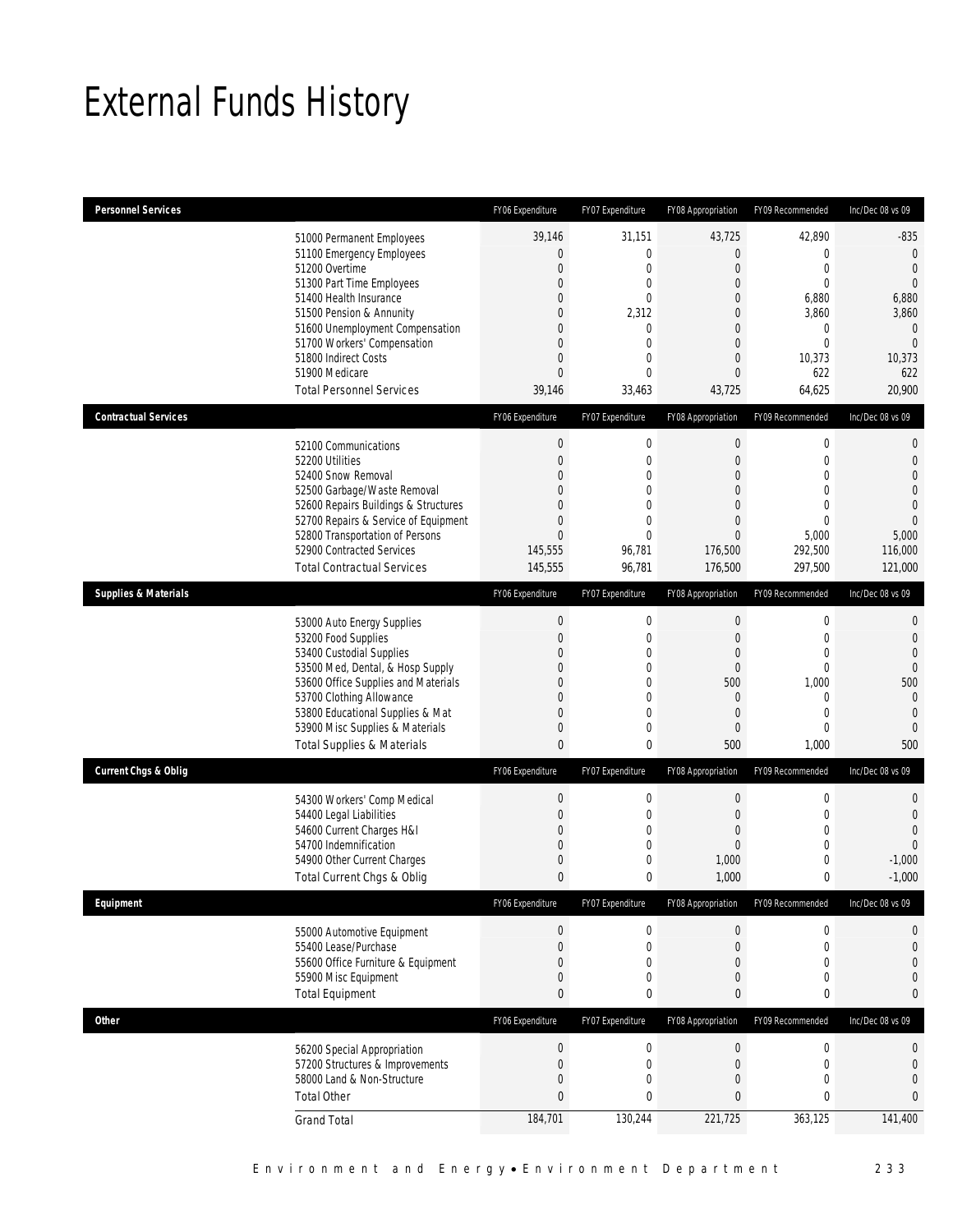### External Funds Personnel

| <b>Title</b> | Union<br>Code | Grade | Position | FY09 Salary | Title                     | Union<br>Code | Grade | Position | FY09 Salary |
|--------------|---------------|-------|----------|-------------|---------------------------|---------------|-------|----------|-------------|
|              |               |       |          |             | <b>Environmental Asst</b> | <b>MYO</b>    | 06    | 1.00     | 42,890      |
|              |               |       |          |             | <b>Total</b>              |               |       |          | 42,890      |
|              |               |       |          |             | <b>Adjustments</b>        |               |       |          |             |
|              |               |       |          |             | Differential Payments     |               |       |          | $\mathbf 0$ |
|              |               |       |          |             | Other                     |               |       |          | $\mathbf 0$ |
|              |               |       |          |             | Chargebacks               |               |       |          | $\mathbf 0$ |
|              |               |       |          |             | Salary Savings            |               |       |          | $\mathbf 0$ |
|              |               |       |          |             | <b>FY09 Total Request</b> |               |       |          | 42,890      |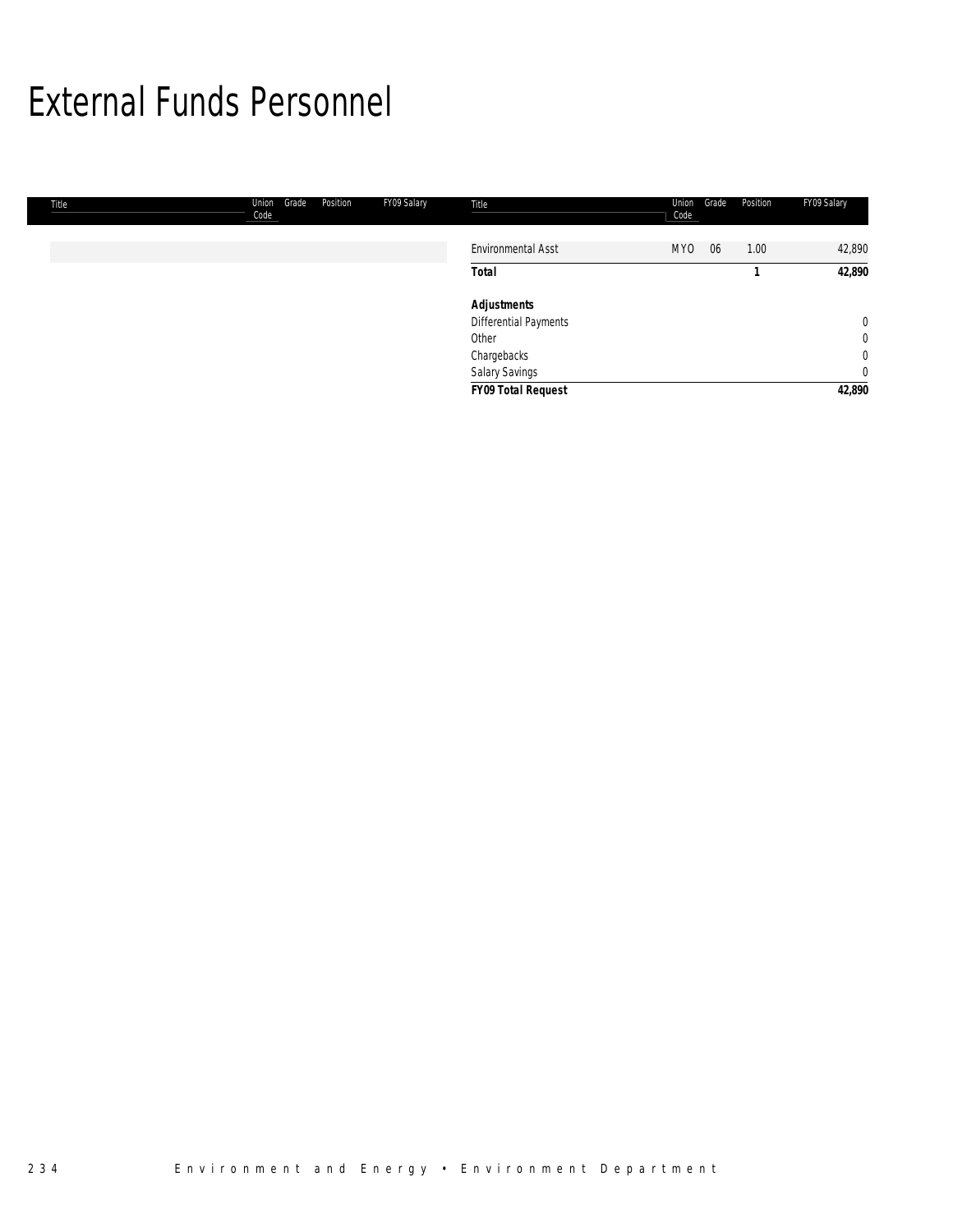### Program 1. Environment

### *Bryan Glascock, Manager Organization: 303100*

### *Program Description*

The Environment Program works to enhance the quality of Boston's air, water, and land, and the integrity of its architecture and historic resources. The program researches and writes study reports, prepares National Register nominations, and performs design review of properties subject to landmark, local, district, and National Register review. The Environment Program works to protect and enhance the air, water and quality of life for Boston's residents, workers and visitors. The Program is focused on implementing the Mayor's commitment to sustainable development, climate protection, and the environment by reviewing environmental impact assessments, issuing permits and providing information and referral services on environmental issues. Through participation in various local, state, and federal review processes, the program seeks to increase the accessibility and quality of Boston's water and riverfronts. The program provides year-round information and referral on hazardous materials, non-toxic options, and materials disposal and recycling.

- To promote conservation of the City's architectural resources through administration of local preservation district guidelines and through federal, state and local regulation and review.
- To protect the public from air and noise pollution.
- To protect wetlands and water quality through administration of the Massachusetts Wetland Protection Act.
- To provide public education and outreach on the City's architectural, environmental and archeological initiatives and regulatory programs.

| <b>Performance Measures</b>        |                                                                                                              | Actual '06           | Actual '07           | Projected '08        | Target '09           |
|------------------------------------|--------------------------------------------------------------------------------------------------------------|----------------------|----------------------|----------------------|----------------------|
|                                    | Air quality complaints responded to                                                                          | 54                   | 76                   | 58                   | 58                   |
|                                    | EIS/Rs comments                                                                                              | 115                  | 72                   | 130                  | 80                   |
|                                    | Noise level complaints responded to                                                                          | 92                   | 101                  | 93                   | 86                   |
|                                    | Number of attendees at Preservation<br>Commission public hearings                                            |                      |                      | 1.892                | 1,800                |
|                                    | Number of project reviews for historic properties<br>Number of wetlands and water quality public<br>hearings | 2,071                | 1,988                | 977<br>22            | 1,000<br>22          |
| <b>Selected Service Indicators</b> |                                                                                                              | Actual '06           | Actual '07           | Approp '08           | <b>Budget '09</b>    |
|                                    | <b>Personnel Services</b><br>Non Personnel                                                                   | 1.061.805<br>108.477 | 1.078.028<br>216,926 | 1.163.812<br>213,579 | 1,152,974<br>225,049 |
|                                    | Total                                                                                                        | 1.170.282            | 1.294.954            | 1.377.391            | 1,378,023            |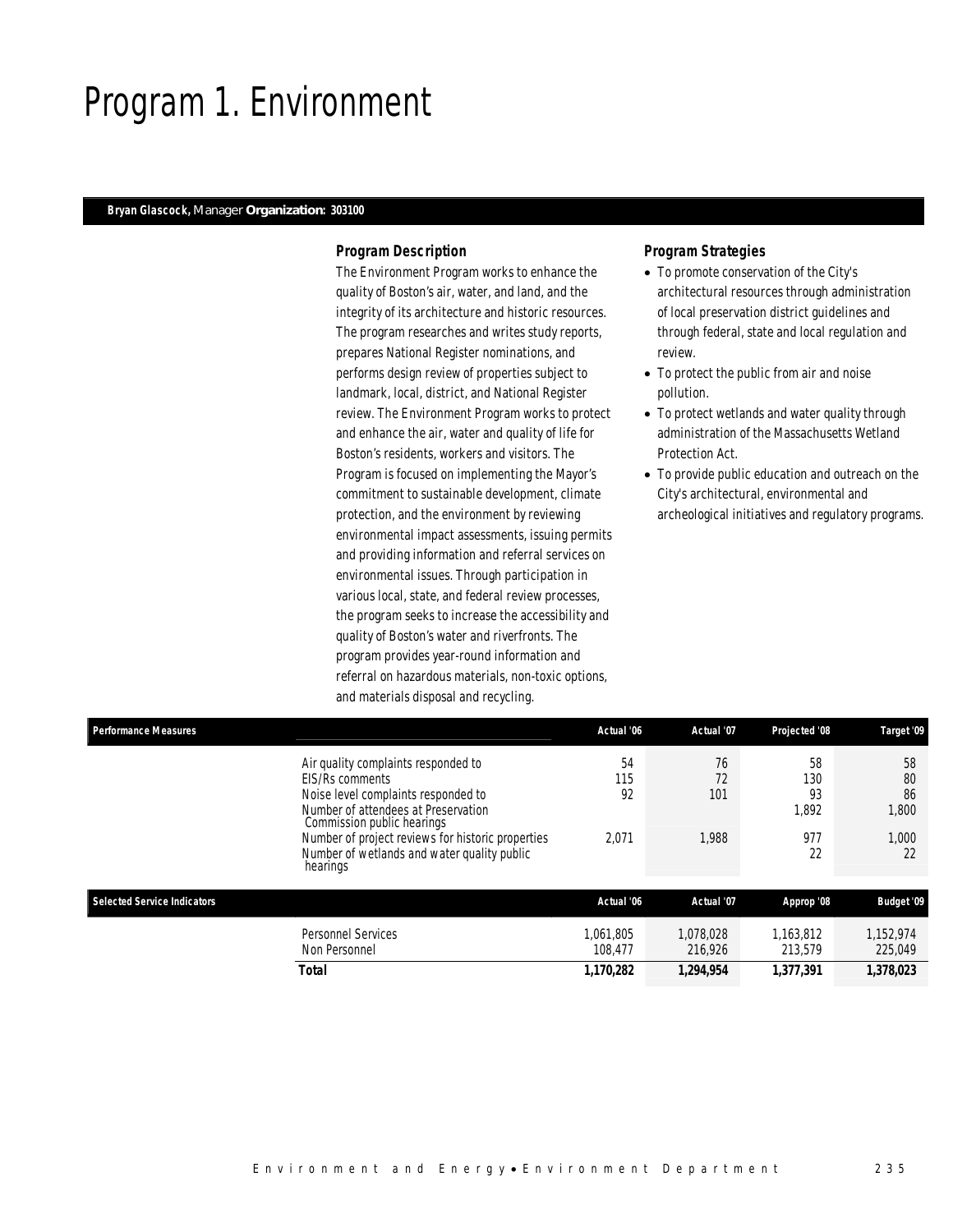### External Funds Projects

*National Register Nomination* 

#### *Project Mission*

The National Register Nomination is an annual grant from the Massachusetts Historical Commission. This survey and planning grant allows the Boston Landmarks Commission to support the third and final phase of a comprehensive survey of cultural resources in the Beacon Hill neighborhood of the City of Boston.

### *Groundwater /Well System*

#### *Project Mission*

This project pays for the installation of groundwater monitoring wells in various areas of the City of Boston.

#### *Municipal Waterways Account*

#### *Project Mission*

This funding will support maintenance, dredging, cleaning and improvement of harbors, inland waters and great ponds of the commonwealth, the public access thereto, the breakwaters, retaining walls, piers, wharves and moorings thereof, and law enforcement and fire prevention.

#### *Mayor's Green Building Task Force*

#### *Project Mission*

The Mayor's Green Building Task Force was funded by Massachusetts Technology Collaborative. This program assisted Boston in becoming a leader of greenbuilding and development. Through focused discussions of market forces, public policy, and industry practice, the Task Force recommended strategies and actions to promote green building and development.

#### *Boston Pollution Abatement Fund*

#### *Project Mission*

The Pollution Abatement Fund was established in 1984 to receive funds environmental permits and fines which are to be expended by the Air Pollution Control Commission in support of pollution abatement programs. The Fund has received permit fees from the South Boston Parking Freeze and has been used to administer the Freeze and associated air pollution reduction efforts pursuant to 310 CMR 7.33 and the Federal Clean Air Act.

#### *Archeological Collection Grant*

#### *Project Mission*

This one time grant from the Massachusetts Historical Commission (MHC) supports the implementation of collections and management policy and database. The project assists staff from the University of Massachusetts Boston in completing targeted collections housed at the Boston Landmarks Commission.

### *Solar America Initiative*

#### *Project Mission*

This is a two-year award from the U.S Department of Energy to maximize solar technology's role in the City's sustainable development, educational and emergency preparedness policies, resulting in the installation of solar technology on all feasible and appropriate locations throughout the city of Boston.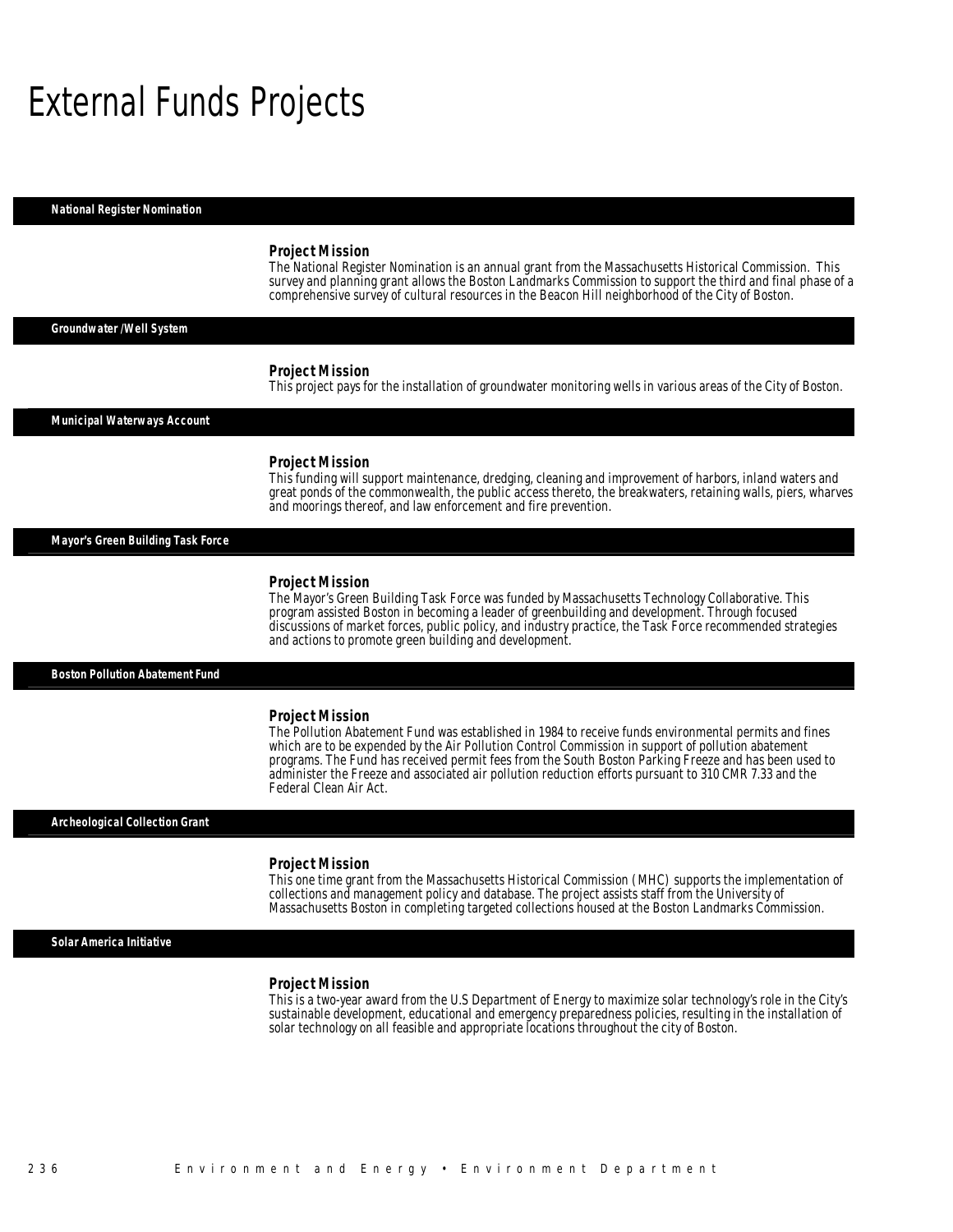*Project Mission*<br>This is a one year award from the Massachusetts Technology Collaborative to provide a portion of the required "non-federal cost share" in the Solar America Initiative.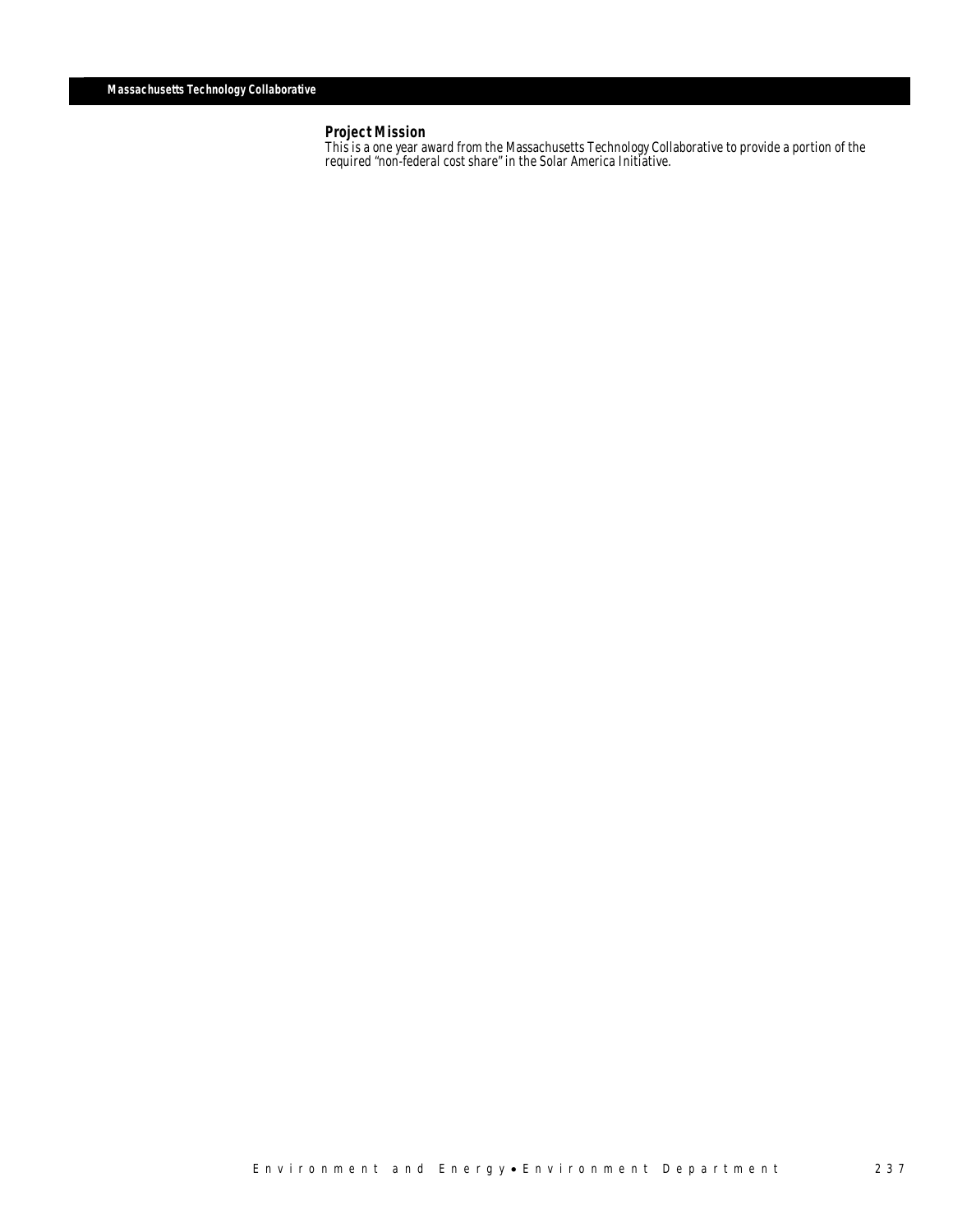### Environment Department Capital Budget

### *Overview*

Over the past several years, the city has authorized funds to clean up and conserve open-space and water resources. The FY09 Capital Plan maintains an on-going program to acquire critical pieces of property for the Urban Wilds program as the need arises.

| <b>Capital Budget Expenditures</b> |                         | Total Actual '06 | Total Actual '07 |        | <b>Estimated '08 Total Projected '09</b> |
|------------------------------------|-------------------------|------------------|------------------|--------|------------------------------------------|
|                                    |                         |                  |                  |        |                                          |
|                                    | <b>Total Department</b> | 727,087          | 143.698          | 86,515 | 75,000                                   |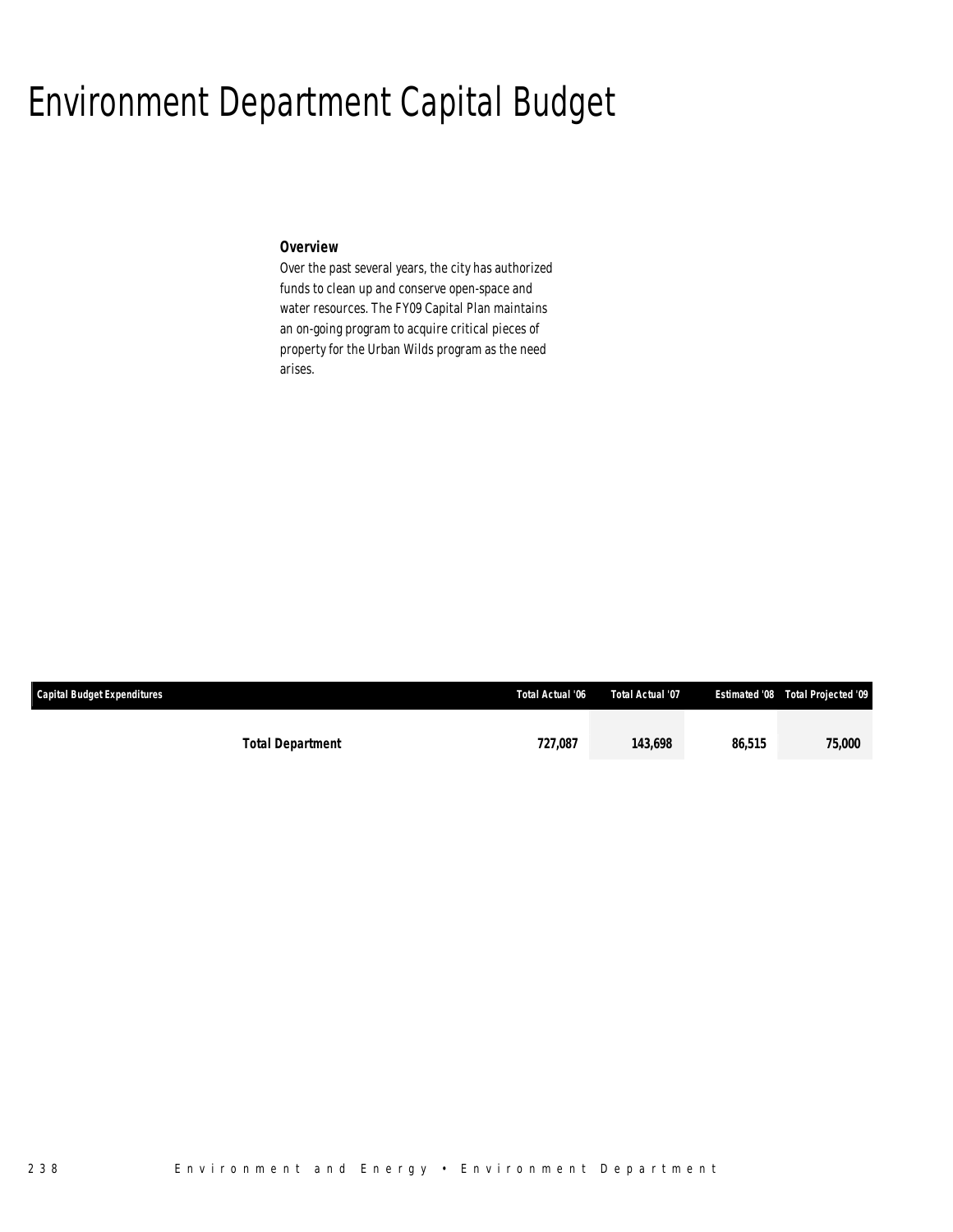## Environment Department Project Profiles

### *OPEN SPACE ACQUISITION*

### *Project Mission*

Funding program for open space acquisition including the East Boston Greenway. *Managing Department,* Parks and Recreation Department *Status,* To Be Scheduled *Location,* Citywide

### *Authorizations* Source **Existing** FY09 Future Non Capital Fund Total City Capital 1,000,000 0 500,000 0 1,500,000 Grants/Other 0 0 0 0 0 0 Total 1,000,000 0 500,000 0 1,500,000*Expenditures (Actual and Planned)* Source Thru 6/30/07 FY08 FY09 FY10-13 Total City Capital 622,281 75,000 75,000 727,719 1,500,000 Grants/Other 0 0 0 0 0 0 Total 622,281 75,000 75,000 727,719 1,500,000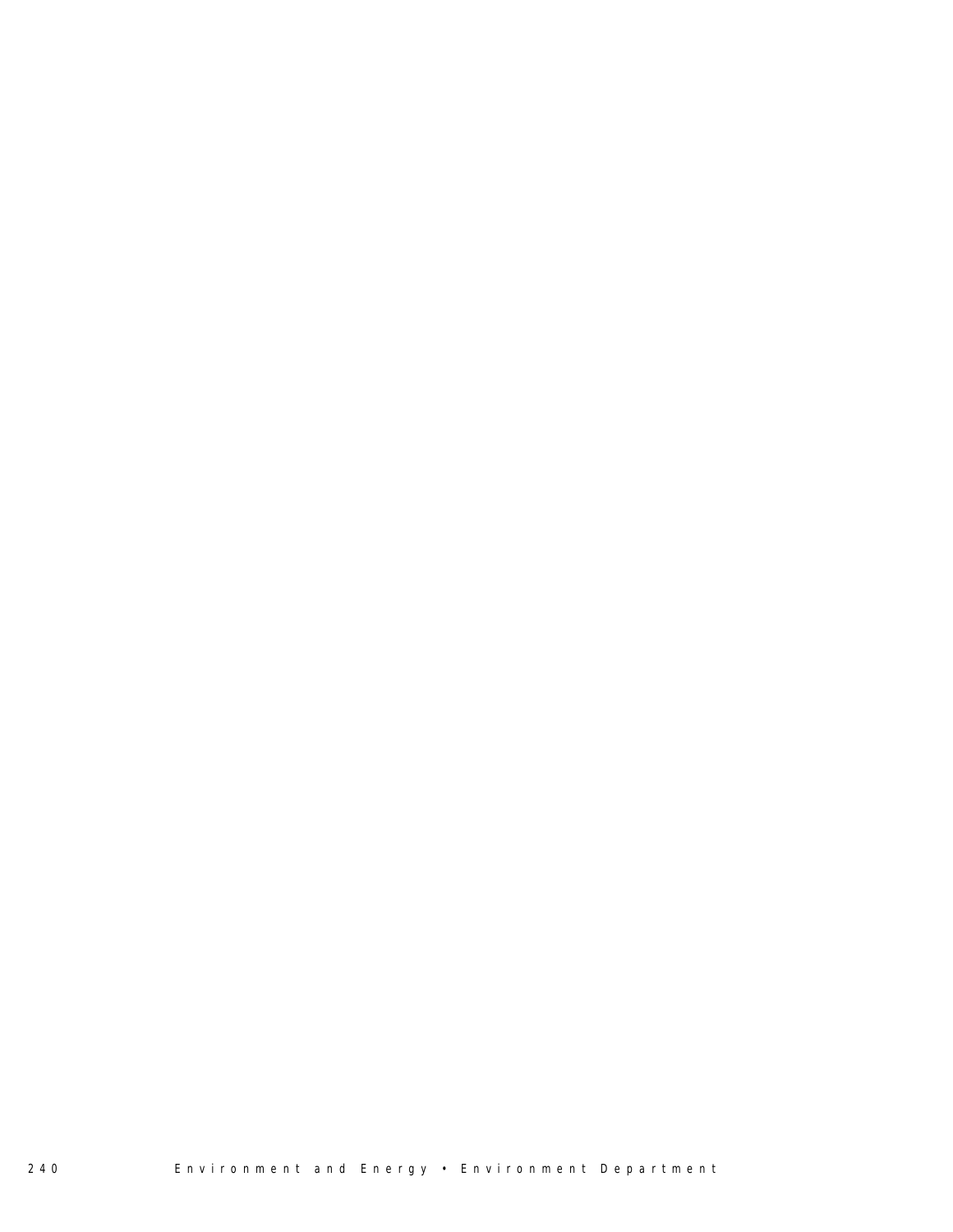# Inspectional Services Department Operating Budget

### *William J. Good III, Commissioner Appropriation: 260*

### *Department Mission*

The mission of the Inspectional Services Department (ISD) is to serve the public by protecting the health, safety, and environmental stability of Boston's business and residential communities. To this end, ISD effectively administers and consistently enforces building, housing, and environmental regulations within the City of Boston. The department will continue to use its resources to protect and improve the quality of life in Boston's neighborhoods by providing public information, education, and emergency services.

### *FY09 Performance Strategies*

- To ensure the safety of buildings by tracking their compliance with codes by means of scheduled inspections.
- To improve responsiveness to constituent requests.
- To inspect all food establishments; swimming pool, massage and bath facilities; recreational camps for children; and funeral home establishments, on a routine and complaint basis.

| <b>Operating Budget</b>            | Program Name                                               | <b>Total Actual '06</b> | <b>Total Actual '07</b> | Total Approp '08        | <b>Total Budget '09</b> |
|------------------------------------|------------------------------------------------------------|-------------------------|-------------------------|-------------------------|-------------------------|
|                                    | ISD Commissioner's Office<br>ISD Administration & Finance  | 715.864<br>2.319.990    | 789,322<br>2.518.791    | 598,484<br>3.340.401    | 711,993<br>3.547.539    |
|                                    | <b>Buildings &amp; Structures</b><br><b>Field Services</b> | 5,145,707<br>5,764,597  | 5,281,347<br>5,976,742  | 5,027,510<br>6,384,084  | 5,114,896<br>6,565,943  |
|                                    | Total                                                      | 13,946,158              | 14,566,202              | 15,350,479              | 15,940,371              |
| <b>External Funds Budget</b>       | <b>Fund Name</b>                                           | <b>Total Actual '06</b> | <b>Total Actual '07</b> | Total Approp '08        | <b>Total Budget '09</b> |
|                                    | Weight & Measures                                          | 42,375                  | 19,865                  | 32,170                  | 10,300                  |
|                                    | Total                                                      | 42,375                  | 19,865                  | 32,170                  | 10,300                  |
| <b>Selected Service Indicators</b> |                                                            | Actual '06              | Actual '07              | Approp '08              | <b>Budget '09</b>       |
|                                    | <b>Personnel Services</b><br>Non Personnel                 | 11.785.247<br>2,160,911 | 12.188.078<br>2,378,124 | 12.855.073<br>2,495,406 | 13,346,263<br>2,594,108 |
|                                    | Total                                                      | 13,946,158              | 14,566,202              | 15,350,479              | 15,940,371              |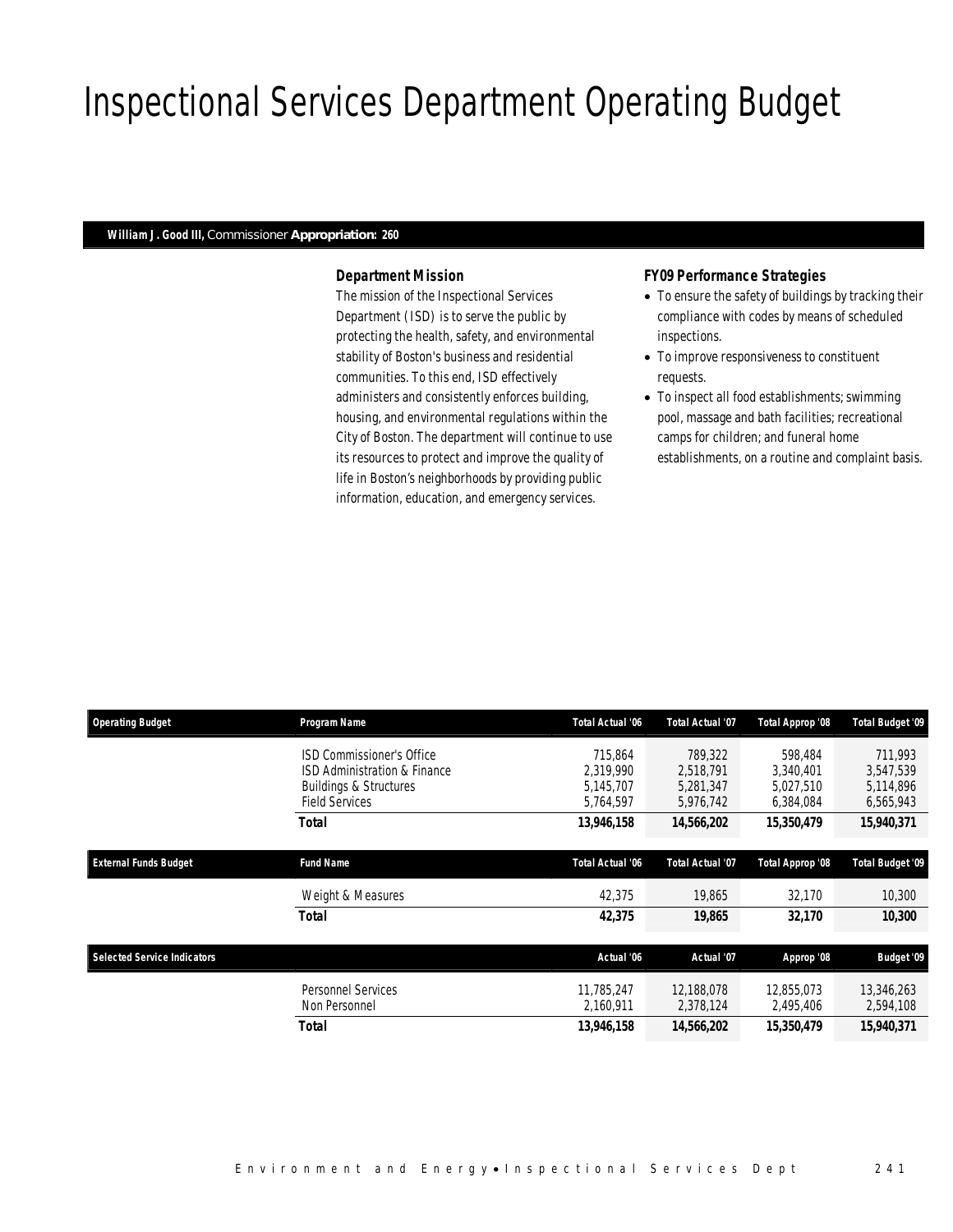### Inspectional Services Department Operating Budget



### *Authorizing Statutes*

- Establishment, CBC Ord. §§ 9-9.1, 9-9.5-9-9.7.
- Building & Structural Regulation; Swimming Pool; Elderly/Handicapped, State Building Code, 780 CMR; CBC St. 9 § 207; CBC Ord. § 9-9.10; CBC Ord. §§ 9-9.11.1-9-9.11.6.
- Housing Inspection, CBC Ord. 9, s. 1-2; State Sanitary Code, 5 CMR 400-419; Ord. 1984, c. 26, 39.
- Health Inspection, State Sanitary Code, 5 CMR 590-595.
- Weights & Measures; Transient Vendors & Hawkers; Inspection & Sale of Food, Drugs, Various Articles, 1817 Mass. Acts ch. 50, §§ 1-6; CBC St.9 § 10; CBC Ord. § 9-2.1; M.G.L.A. cc. 6, 94, 101; M.G.L.A. c. 98, § 56.
- Rodent Control, State Sanitary Code, 105 CMR 550.
- Board of Appeals, CBC St. 9 §§ 150-152; CBC Ord. §§ 9-4.1-9-4.2, 9-9.5.
- Board of Examiners, CBC St.9 §§ 150-152; CBC Ord. §§ 9-8.1-9-8.2, 9-9.5.

### *Description of Services*

The Inspectional Services Department provides a broad range of regulatory services that include the inspection of buildings for compliance with building and public safety regulations, general housing inspections, and retail food establishment inspections for compliance with public health regulations. ISD coordinates and assists with building board-ups, hazardous waste removal, and short-term make-safe repair activities when serious incidents such as fires and building collapse occur. In addition, ISD collaborates with other public safety, human service, and law enforcement agencies to investigate and prosecute fraudulent contractors, environmental violators, and others that harm the quality of life in Boston's neighborhoods. ISD holds public information programs about its services and activities.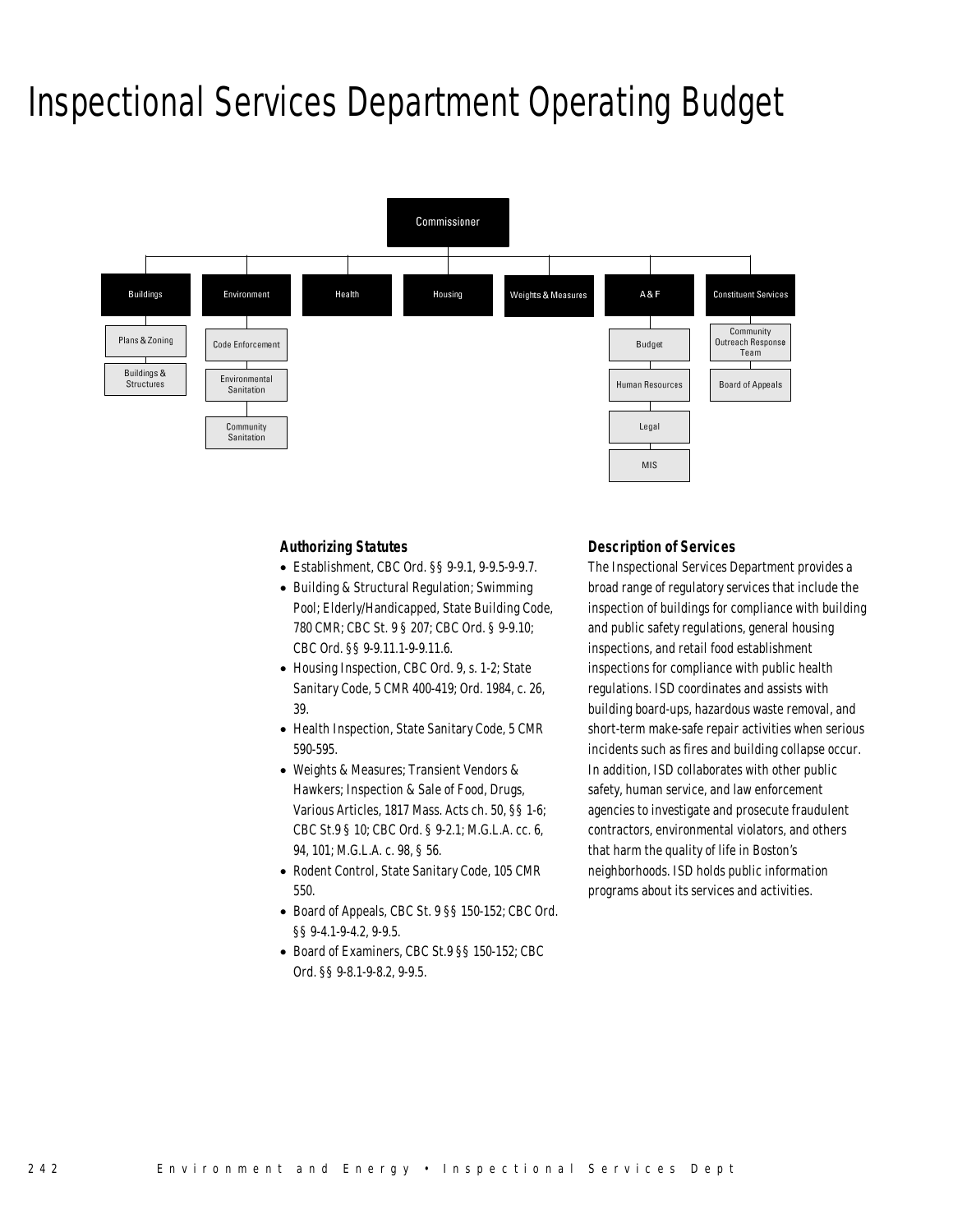# Department History

| <b>Personnel Services</b>                                                                                                                                                                                                                                                                            | FY06 Expenditure                                                                    | FY07 Expenditure                                                                                                           | FY08 Appropriation                                                                                | FY09 Recommended                                                                         | Inc/Dec 08 vs 09                                                                               |
|------------------------------------------------------------------------------------------------------------------------------------------------------------------------------------------------------------------------------------------------------------------------------------------------------|-------------------------------------------------------------------------------------|----------------------------------------------------------------------------------------------------------------------------|---------------------------------------------------------------------------------------------------|------------------------------------------------------------------------------------------|------------------------------------------------------------------------------------------------|
| 51000 Permanent Employees<br>51100 Emergency Employees<br>51200 Overtime<br>51600 Unemployment Compensation<br>51700 Workers' Compensation<br><b>Total Personnel Services</b>                                                                                                                        | 11,159,962<br>9,992<br>493,146<br>38,338<br>83,809<br>11,785,247                    | 11,661,018<br>32,471<br>411,559<br>19,131<br>63,899<br>12,188,078                                                          | 12,414,873<br>$\overline{0}$<br>360,200<br>20,000<br>60,000<br>12,855,073                         | 12,895,263<br>0<br>371,000<br>20,000<br>60,000<br>13,346,263                             | 480,390<br>0<br>10,800<br>$\mathbf{0}$<br>$\Omega$<br>491,190                                  |
| <b>Contractual Services</b>                                                                                                                                                                                                                                                                          | FY06 Expenditure                                                                    | FY07 Expenditure                                                                                                           | FY08 Appropriation                                                                                | FY09 Recommended                                                                         | Inc/Dec 08 vs 09                                                                               |
| 52100 Communications<br>52200 Utilities<br>52400 Snow Removal<br>52500 Garbage/Waste Removal<br>52600 Repairs Buildings & Structures<br>52700 Repairs & Service of Equipment<br>52800 Transportation of Persons<br>52900 Contracted Services<br><b>Total Contractual Services</b>                    | 148,971<br>72,757<br>5,268<br>221,257<br>116,919<br>241,623<br>359,488<br>1,166,283 | 230,586<br>97,348<br>$\overline{0}$<br>0<br>4,000<br>251,130<br>97,459<br>247,941<br>346,695<br>1,275,159                  | 151,659<br>82,026<br>$\theta$<br>10,000<br>257,027<br>124,254<br>260,044<br>356,970<br>1,241,980  | 150,793<br>84,936<br>0<br>5,000<br>264,738<br>124,785<br>271,000<br>362,618<br>1,263,870 | $-866$<br>2,910<br>$\overline{0}$<br>$-5,000$<br>7,711<br>531<br>10,956<br>5,648<br>21,890     |
| <b>Supplies &amp; Materials</b>                                                                                                                                                                                                                                                                      | FY06 Expenditure                                                                    | FY07 Expenditure                                                                                                           | FY08 Appropriation                                                                                | FY09 Recommended                                                                         | Inc/Dec 08 vs 09                                                                               |
| 53000 Auto Energy Supplies<br>53200 Food Supplies<br>53400 Custodial Supplies<br>53500 Med, Dental, & Hosp Supply<br>53600 Office Supplies and Materials<br>53700 Clothing Allowance<br>53800 Educational Supplies & Mat<br>53900 Misc Supplies & Materials<br><b>Total Supplies &amp; Materials</b> | 42,822<br>$\mathbf{0}$<br>$\mathbf{0}$<br>72,074<br>1,950<br>56,170<br>173,016      | 41,398<br>0<br>$\mathbf 0$<br>0<br>$\overline{0}$<br>73,724<br>2,250<br>$\mathbf 0$<br>$\overline{0}$<br>47,270<br>164,642 | 42,104<br>$\theta$<br>$\overline{0}$<br>1,500<br>74,000<br>2,400<br>$\theta$<br>59,355<br>179,359 | 53,319<br>0<br>$\mathbf{0}$<br>1,500<br>80,000<br>2,400<br>0<br>60,910<br>198,129        | 11,215<br>$\theta$<br>$\theta$<br>$\Omega$<br>6,000<br>$\Omega$<br>$\theta$<br>1,555<br>18,770 |
| <b>Current Chgs &amp; Oblig</b>                                                                                                                                                                                                                                                                      | FY06 Expenditure                                                                    | FY07 Expenditure                                                                                                           | FY08 Appropriation                                                                                | FY09 Recommended                                                                         | Inc/Dec 08 vs 09                                                                               |
| 54300 Workers' Comp Medical<br>54400 Legal Liabilities<br>54500 Aid To Veterans<br>54600 Current Charges H&I<br>54700 Indemnification<br>54900 Other Current Charges<br>Total Current Chgs & Oblig                                                                                                   | 25,908<br>14,965<br>$\mathbf 0$<br>$\mathbf{0}$<br>609,106<br>649,979               | 50,143<br>10,816<br>0<br>0<br>$\mathbf 0$<br>$\Omega$<br>781,804<br>842,763                                                | 25,000<br>53,798<br>$\theta$<br>$\theta$<br>$\Omega$<br>718,219<br>797,017                        | 25,000<br>60,227<br>$\mathbf{0}$<br>$\mathbf 0$<br>$\theta$<br>748,873<br>834,100        | $\overline{0}$<br>6,429<br>$\theta$<br>$\Omega$<br>$\theta$<br>30,654<br>37,083                |
| Equipment                                                                                                                                                                                                                                                                                            | FY06 Expenditure                                                                    | FY07 Expenditure                                                                                                           | FY08 Appropriation                                                                                | FY09 Recommended                                                                         | Inc/Dec 08 vs 09                                                                               |
| 55000 Automotive Equipment<br>55400 Lease/Purchase<br>55600 Office Furniture & Equipment<br>55900 Misc Equipment<br><b>Total Equipment</b>                                                                                                                                                           | 29,774<br>9,199<br>132,660<br>171,633                                               | $\mathbf 0$<br>0<br>78,520<br>5,046<br>11,994<br>95,560                                                                    | $\boldsymbol{0}$<br>267,310<br>6,560<br>3,180<br>277,050                                          | $\boldsymbol{0}$<br>295,009<br>3,000<br>$\mathbf{0}$<br>298,009                          | 0<br>27,699<br>$-3,560$<br>$-3,180$<br>20,959                                                  |
| <b>Other</b>                                                                                                                                                                                                                                                                                         | FY06 Expenditure                                                                    | FY07 Expenditure                                                                                                           | FY08 Appropriation                                                                                | FY09 Recommended                                                                         | Inc/Dec 08 vs 09                                                                               |
| 56200 Special Appropriation<br>57200 Structures & Improvements<br>58000 Land & Non-Structure<br><b>Total Other</b>                                                                                                                                                                                   | $\boldsymbol{0}$<br>0                                                               | $\boldsymbol{0}$<br>0<br>$\mathbf 0$<br>0<br>0<br>0                                                                        | $\theta$<br>$\theta$<br>$\theta$<br>$\bf{0}$                                                      | 0<br>$\mathbf 0$<br>$\mathbf 0$<br>0                                                     | 0<br>0<br>0<br>0                                                                               |
| <b>Grand Total</b>                                                                                                                                                                                                                                                                                   | 13,946,158                                                                          | 14,566,202                                                                                                                 | 15,350,479                                                                                        | 15,940,371                                                                               | 589,892                                                                                        |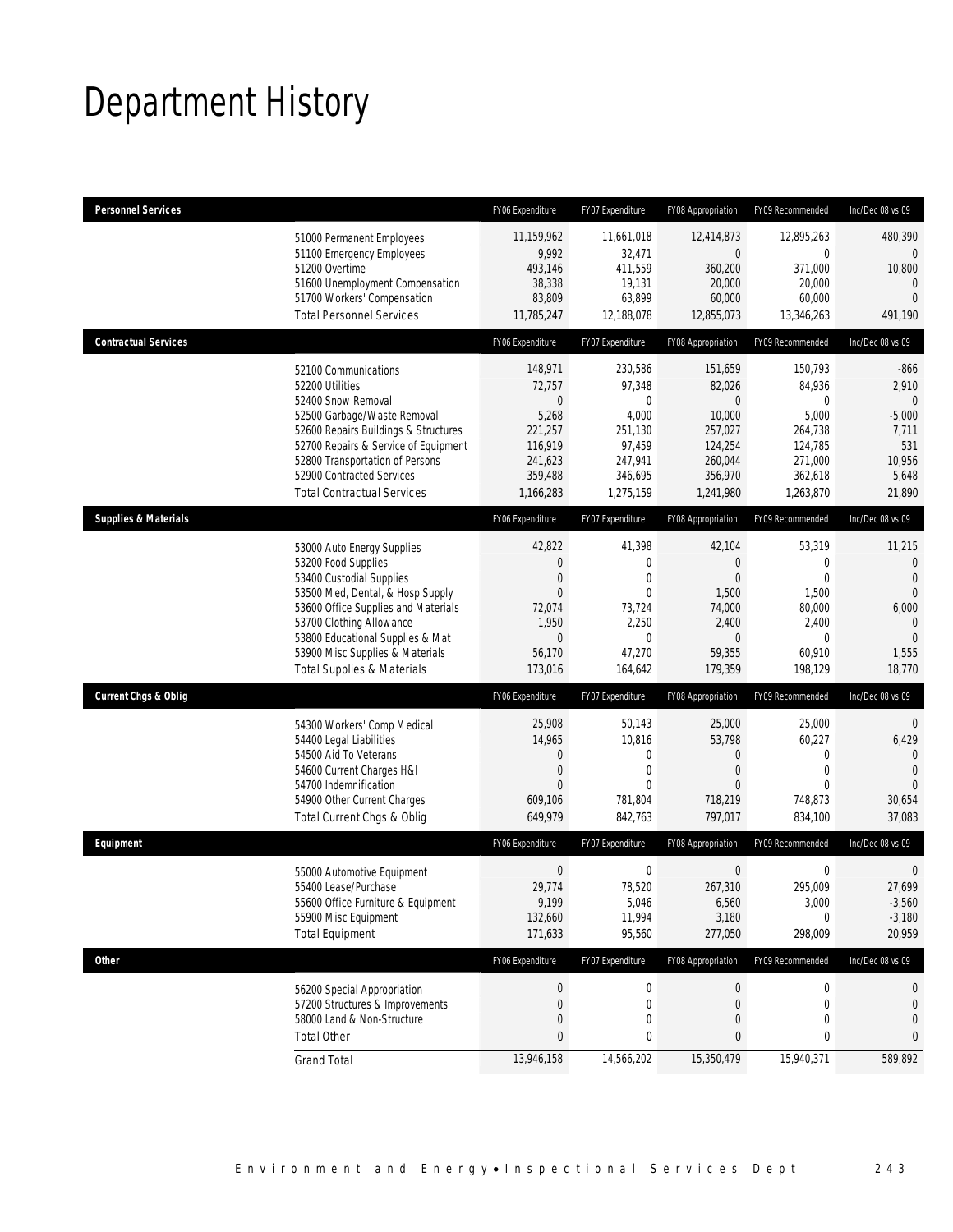# Department Personnel

| Title                            | Code            | Union Grade | Position | FY09 Salary | Title                           | Code            | Union Grade | Position | FY09 Salary |
|----------------------------------|-----------------|-------------|----------|-------------|---------------------------------|-----------------|-------------|----------|-------------|
|                                  |                 |             |          |             |                                 |                 |             |          |             |
| Commissioner (Ins)               | CDH             | <b>NG</b>   | 1.00     | 117,920     | Dir Bldg & Structure Div        | SE <sub>1</sub> | 10          | 1.00     | 97,950      |
| Member-Bd Of Review              | <b>EXO</b>      | <b>NG</b>   | 1.00     | 15,643      | Sr Cashier                      | AFF             | 10          | 1.00     | 38,033      |
| <b>Board Member Appeals</b>      | <b>EXO</b>      | <b>NG</b>   | 7.00     | 109,500     | Asst Corp Counsel V             | <b>EXM</b>      | 10          | 1.00     | 67,184      |
| Sub Board Member                 | EX <sub>0</sub> | <b>NG</b>   | 5.00     | 78,214      | Exec Asst (AC.Isd/Plans&Zone)   | EXM             | 10          | 1.00     | 97,950      |
| <b>Board Members (Examiners)</b> | EXO             | <b>NG</b>   | 3.00     | 31,286      | Assoc Inspection Eng Fire-Serv  | SE <sub>1</sub> | 10          | 1.00     | 97,950      |
| Chief Deputy Sealer Wts & Msrs   | AFF             | <b>18A</b>  | 1.00     | 73,430      | Prin Clerk                      | AFF             | 09          | 1.00     | 37,295      |
| Chief Bldg Inspector             | AFF             | <b>18A</b>  | 2.00     | 141,735     | Prin Clerk & Typist             | AFF             | 09          | 22.00    | 674,538     |
| Code Enforce Offcr(Supvpm)       | AFL             | 17A         | 1.00     | 65,366      | Exec Asst (AC.Isd/Rodent)       | EXM             | 09          | 1.00     | 90,548      |
| Wire Inspector                   | FEW             | 17          | 9.00     | 568,631     | Exec Asst (AC.Isd/Housing)      | SE <sub>1</sub> | 09          | 1.00     | 89,889      |
| Code Enforce Inspector(Isd)      | AFF             | 15A         | 2.00     | 122,031     | Exec Asst (AC.Isd/Health)       | EXM             | 09          | 1.00     | 90,548      |
| Code Enforce Offcr(Sr Prmgt)     | AFL             | 16A         | 2.00     | 102,971     | Exec Asst (AC.ISD/Weights&Meas) | EXM             | 09          | 1.00     | 90,548      |
| Dep Sealer(Wts & Msrs)           | AFF             | 16A         | 5.00     | 305,421     | Assoc Inspec Engineer(Isd)      | SE1             | 09          | 8.00     | 703,909     |
| Plumbing Inspector               | AFF             | 16A         | 1.00     | 60,494      | Sr Data Proc Sys Analyst        | SE1             | 08          | 1.00     | 84,305      |
| Plumbing And Gasfitting Insp.    | AFF             | 16A         | 6.00     | 352,814     | Supv of Building Inspection     | SE <sub>1</sub> | 08          | 1.00     | 84,305      |
| Housing Inspector                | OPE             | 16A         | 25.00    | 1,372,044   | Sup of Plumbing & Gas Insp.     | SE <sub>1</sub> | 08          | 1.00     | 84,305      |
| <b>Building Inspector</b>        | AFF             | 16A         | 20.00    | 1,090,911   | Supv-Electrical Inspection      | SE <sub>1</sub> | 08          | 1.00     | 84,305      |
| Envrnmntl Sanitation Insp(H&H)   | AFB             | 16A         | 2.00     | 121,249     | Supv Permitting&Building Admin  | SE1             | 08          | 1.00     | 84,305      |
| Envrnmntl Sanitation Insp(H&H)   | AFF             | 16A         | 16.00    | 915,554     | Chief-Housing Code Enforcement  | SE1             | 08          | 1.00     | 84,305      |
| Legal Asst (ISD)                 | AFF             | 16          | 1.00     | 57,414      | Prin Legal Asst                 | SE1             | 08          | 1.00     | 84,305      |
| Sr Legal Asst (Isd)              | AFF             | 16          | 3.00     | 172,242     | Prin_Admin_Assistant            | SE1             | 08          | 5.00     | 415,198     |
| Health Inspector                 | AFF             | 15A         | 15.00    | 827,236     | Prin AdminAsst                  | EXM             | 08          | 1.00     | 84,304      |
| Legal Asst                       | AFF             | 15          | 1.00     | 51,709      | Asst Dir Housing Inspection     | SE <sub>1</sub> | 07          | 3.00     | 224,344     |
| Community Liaison (ISD)          | AFF             | 15          | 1.00     | 47,020      | Prin Health Inspector           | SE1             | 07          | 4.00     | 309,383     |
| Code Enforce Offcr(Prmgmt&Car)   | AFL             | 14A         | 13.00    | 596,208     | DP Sys Anl                      | SE <sub>1</sub> | 06          | 1.00     | 59,027      |
| Admin Secretary                  | AFF             | 14          | 1.00     | 38,275      | Sr Personnel Off                | SE1             | 06          | 1.00     | 70,198      |
| Chief Bldg Admin Clerk           | AFF             | 14          | 2.00     | 94,381      | Admin Asst(Law-GeneralSvcs)     | SE <sub>1</sub> | 06          | 1.00     | 48,050      |
| Hd Clk                           | AFF             | 12          | 17.00    | 651,039     | Sr Adm Anl                      | SE1             | 06          | 1.00     | 70,198      |
| Asst Bldg Commissioner           | EXM             | 12          | 1.00     | 107,890     | Supv-Accounting(Isd)            | SE1             | 05          | 1.00     | 64,417      |
| Asst Dir Of Operations(Isd)      | EXM             | 12          | 1.00     | 107,890     | Sr_Adm_Asst                     | SE1             | 05          | 4.00     | 257,668     |
| Prin Admin Asst (Isd)            | EXM             | 12          | 1.00     | 107,890     | Management Analyst (InspSrvc)   | SE <sub>1</sub> | 05          | 1.00     | 64,417      |
| Exec Asst (ISD)                  | EXM             | 11          | 1.00     | 103,959     | DataProcCoordinator             | SE <sub>1</sub> | 04          | 1.00     | 39,284      |
| Reproduction Equip Oper (Isd)    | AFF             | 10          | 1.00     | 38,786      | AdminSecretary(ISD)             | SE <sub>1</sub> | 03          | 6.00     | 310,285     |
|                                  |                 |             |          |             | <b>Total</b>                    |                 |             | 245      | 13,430,399  |
|                                  |                 |             |          |             | <b>Adjustments</b>              |                 |             |          |             |
|                                  |                 |             |          |             | <b>Differential Payments</b>    |                 |             |          | 1,365       |

| <b>FY09 Total Request</b> | 12,895,264 |
|---------------------------|------------|
| <b>Salary Savings</b>     | $-688,800$ |
| Chargebacks               |            |
| Other                     | 152,300    |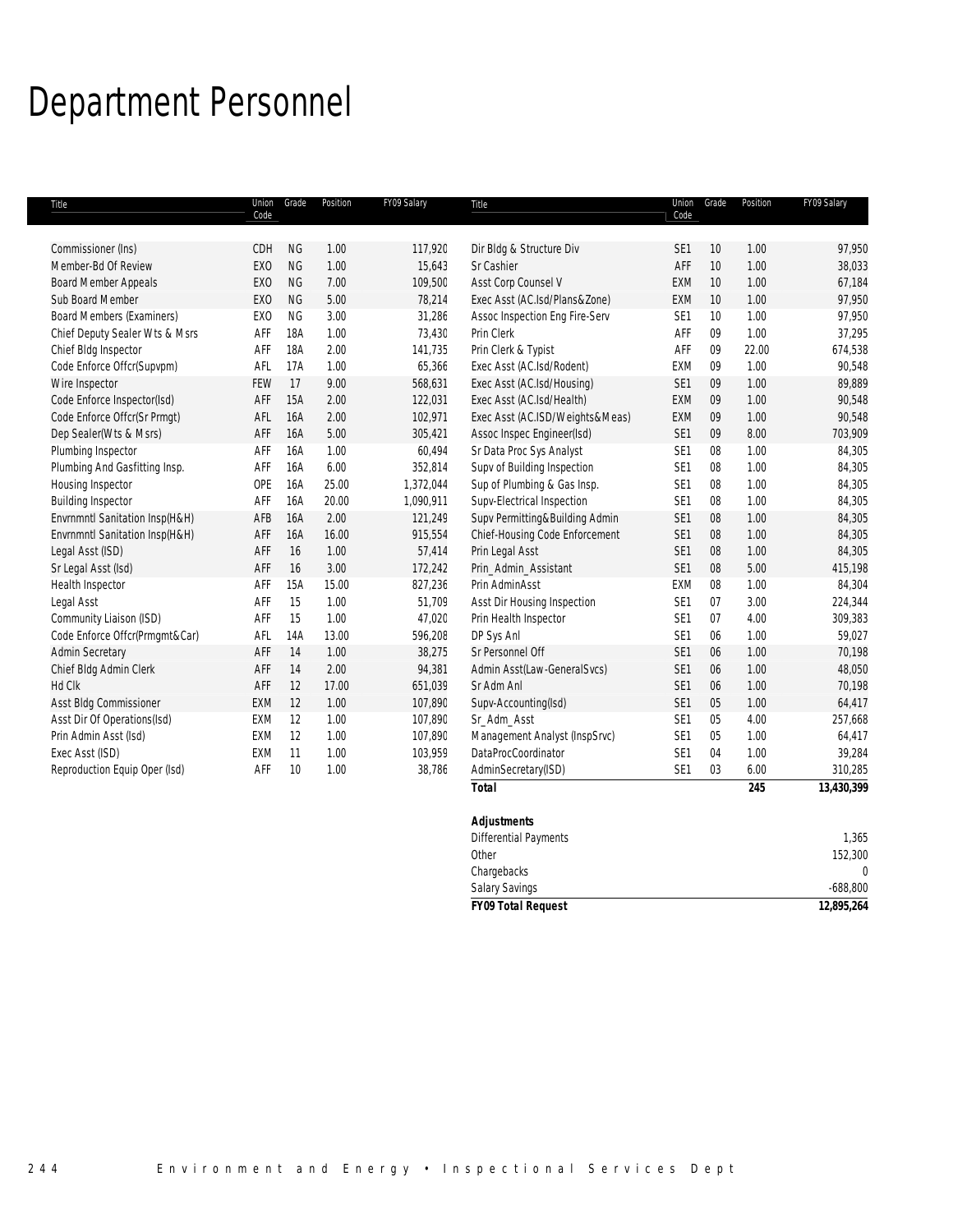## External Funds History

| <b>Personnel Services</b>       |                                                                                                                                                                                                                                                                                                            | FY06 Expenditure                                                                                                                                        | FY07 Expenditure                                                                                                                      | FY08 Appropriation                                                                              | FY09 Recommended                                                  | Inc/Dec 08 vs 09                                                                                                                                                       |
|---------------------------------|------------------------------------------------------------------------------------------------------------------------------------------------------------------------------------------------------------------------------------------------------------------------------------------------------------|---------------------------------------------------------------------------------------------------------------------------------------------------------|---------------------------------------------------------------------------------------------------------------------------------------|-------------------------------------------------------------------------------------------------|-------------------------------------------------------------------|------------------------------------------------------------------------------------------------------------------------------------------------------------------------|
|                                 | 51000 Permanent Employees<br>51100 Emergency Employees<br>51200 Overtime<br>51300 Part Time Employees<br>51400 Health Insurance<br>51500 Pension & Annunity<br>51600 Unemployment Compensation<br>51700 Workers' Compensation<br>51800 Indirect Costs<br>51900 Medicare<br><b>Total Personnel Services</b> | $\boldsymbol{0}$<br>$\overline{0}$<br>22,503<br>0<br>$\overline{0}$<br>$\Omega$<br>$\Omega$<br>$\mathbf{0}$<br>$\mathbf{0}$<br>$\overline{0}$<br>22,503 | $\boldsymbol{0}$<br>$\overline{0}$<br>8,873<br>0<br>$\mathbf 0$<br>0<br>$\mathbf 0$<br>$\boldsymbol{0}$<br>0<br>$\mathbf{0}$<br>8,873 | $\mathbf 0$<br>$\mathbf{0}$<br>15,950<br>0<br>0<br>0<br>0<br>0<br>0<br>$\overline{0}$<br>15,950 | 0<br>0<br>0<br>0<br>$\theta$<br>0<br>$\Omega$<br>0<br>0<br>0<br>0 | $\mathbf 0$<br>$\theta$<br>$-15,950$<br>$\mathbf 0$<br>$\overline{0}$<br>$\overline{0}$<br>$\overline{0}$<br>$\Omega$<br>$\overline{0}$<br>$\overline{0}$<br>$-15,950$ |
| <b>Contractual Services</b>     |                                                                                                                                                                                                                                                                                                            | FY06 Expenditure                                                                                                                                        | FY07 Expenditure                                                                                                                      | FY08 Appropriation                                                                              | FY09 Recommended                                                  | Inc/Dec 08 vs 09                                                                                                                                                       |
|                                 | 52100 Communications<br>52200 Utilities<br>52400 Snow Removal<br>52500 Garbage/Waste Removal<br>52600 Repairs Buildings & Structures<br>52700 Repairs & Service of Equipment<br>52800 Transportation of Persons<br>52900 Contracted Services<br><b>Total Contractual Services</b>                          | $\boldsymbol{0}$<br>$\overline{0}$<br>$\Omega$<br>$\mathbf{0}$<br>0<br>$\mathbf 0$<br>2,482<br>1,318<br>3,800                                           | $\boldsymbol{0}$<br>$\boldsymbol{0}$<br>$\mathbf 0$<br>$\mathbf 0$<br>$\mathbf{0}$<br>$\boldsymbol{0}$<br>4,542<br>1,656<br>6,198     | $\boldsymbol{0}$<br>$\mathbf 0$<br>0<br>0<br>0<br>$\boldsymbol{0}$<br>6,000<br>2,600<br>8,600   | 0<br>0<br>$\Omega$<br>0<br>0<br>0<br>4,900<br>500<br>5,400        | $\mathbf{0}$<br>$\mathbf{0}$<br>$\overline{0}$<br>$\overline{0}$<br>$\overline{0}$<br>$\overline{0}$<br>$-1,100$<br>$-2,100$<br>$-3,200$                               |
| <b>Supplies &amp; Materials</b> |                                                                                                                                                                                                                                                                                                            | FY06 Expenditure                                                                                                                                        | FY07 Expenditure                                                                                                                      | FY08 Appropriation                                                                              | FY09 Recommended                                                  | Inc/Dec 08 vs 09                                                                                                                                                       |
|                                 | 53000 Auto Energy Supplies<br>53200 Food Supplies<br>53400 Custodial Supplies<br>53500 Med, Dental, & Hosp Supply<br>53600 Office Supplies and Materials<br>53800 Educational Supplies & Mat<br>53900 Misc Supplies & Materials<br><b>Total Supplies &amp; Materials</b>                                   | $\boldsymbol{0}$<br>$\overline{0}$<br>$\Omega$<br>$\Omega$<br>0<br>$\overline{0}$<br>14,927<br>14,927                                                   | $\boldsymbol{0}$<br>$\boldsymbol{0}$<br>$\mathbf 0$<br>$\mathbf 0$<br>$\mathbf 0$<br>$\mathbf 0$<br>3,569<br>3,569                    | $\boldsymbol{0}$<br>0<br>0<br>$\mathbf 0$<br>0<br>$\boldsymbol{0}$<br>7,000<br>7,000            | 0<br>0<br>0<br>$\mathbf{0}$<br>0<br>0<br>3,600<br>3,600           | $\mathbf{0}$<br>$\mathbf{0}$<br>$\overline{0}$<br>$\overline{0}$<br>$\overline{0}$<br>$\Omega$<br>$-3,400$<br>$-3,400$                                                 |
| <b>Current Chgs &amp; Oblig</b> |                                                                                                                                                                                                                                                                                                            | FY06 Expenditure                                                                                                                                        | FY07 Expenditure                                                                                                                      | FY08 Appropriation                                                                              | FY09 Recommended                                                  | Inc/Dec 08 vs 09                                                                                                                                                       |
|                                 | 54300 Workers' Comp Medical<br>54400 Legal Liabilities<br>54600 Current Charges H&I<br>54700 Indemnification<br>54800 Reserve Account<br>54900 Other Current Charges<br>Total Current Chgs & Oblig                                                                                                         | $\boldsymbol{0}$<br>0<br>0<br>$\overline{0}$<br>$\mathbf 0$<br>1,145<br>1,145                                                                           | 0<br>0<br>$\mathbf 0$<br>$\mathbf 0$<br>$\mathbf 0$<br>1,225<br>1,225                                                                 | $\boldsymbol{0}$<br>0<br>0<br>0<br>$\boldsymbol{0}$<br>620<br>620                               | 0<br>0<br>0<br>0<br>0<br>1,300<br>1,300                           | $\mathbf 0$<br>$\mathbf{0}$<br>$\mathbf{0}$<br>$\overline{0}$<br>$\overline{0}$<br>680<br>680                                                                          |
| Equipment                       |                                                                                                                                                                                                                                                                                                            | FY06 Expenditure                                                                                                                                        | FY07 Expenditure                                                                                                                      | FY08 Appropriation                                                                              | FY09 Recommended                                                  | Inc/Dec 08 vs 09                                                                                                                                                       |
|                                 | 55000 Automotive Equipment<br>55400 Lease/Purchase<br>55600 Office Furniture & Equipment<br>55900 Misc Equipment<br><b>Total Equipment</b>                                                                                                                                                                 | $\boldsymbol{0}$<br>$\mathbf 0$<br>0<br>0<br>$\mathbf{0}$                                                                                               | 0<br>$\boldsymbol{0}$<br>$\boldsymbol{0}$<br>0<br>0                                                                                   | $\boldsymbol{0}$<br>$\mathbf 0$<br>0<br>0<br>0                                                  | 0<br>0<br>0<br>0<br>0                                             | $\boldsymbol{0}$<br>$\mathbf{0}$<br>0<br>$\overline{0}$<br>$\boldsymbol{0}$                                                                                            |
| <b>Other</b>                    |                                                                                                                                                                                                                                                                                                            | FY06 Expenditure                                                                                                                                        | FY07 Expenditure                                                                                                                      | FY08 Appropriation                                                                              | FY09 Recommended                                                  | Inc/Dec 08 vs 09                                                                                                                                                       |
|                                 | 56200 Special Appropriation<br>57200 Structures & Improvements<br>58000 Land & Non-Structure<br><b>Total Other</b>                                                                                                                                                                                         | $\boldsymbol{0}$<br>$\mathbf 0$<br>0<br>$\mathbf{0}$                                                                                                    | $\boldsymbol{0}$<br>$\boldsymbol{0}$<br>0<br>$\mathbf 0$                                                                              | $\mathbf 0$<br>$\boldsymbol{0}$<br>0<br>0                                                       | $\boldsymbol{0}$<br>0<br>0<br>0                                   | $\boldsymbol{0}$<br>$\mathbf 0$<br>$\overline{0}$<br>$\mathbf 0$                                                                                                       |
|                                 | <b>Grand Total</b>                                                                                                                                                                                                                                                                                         | 42,375                                                                                                                                                  | 19,865                                                                                                                                | 32,170                                                                                          | 10,300                                                            | $-21,870$                                                                                                                                                              |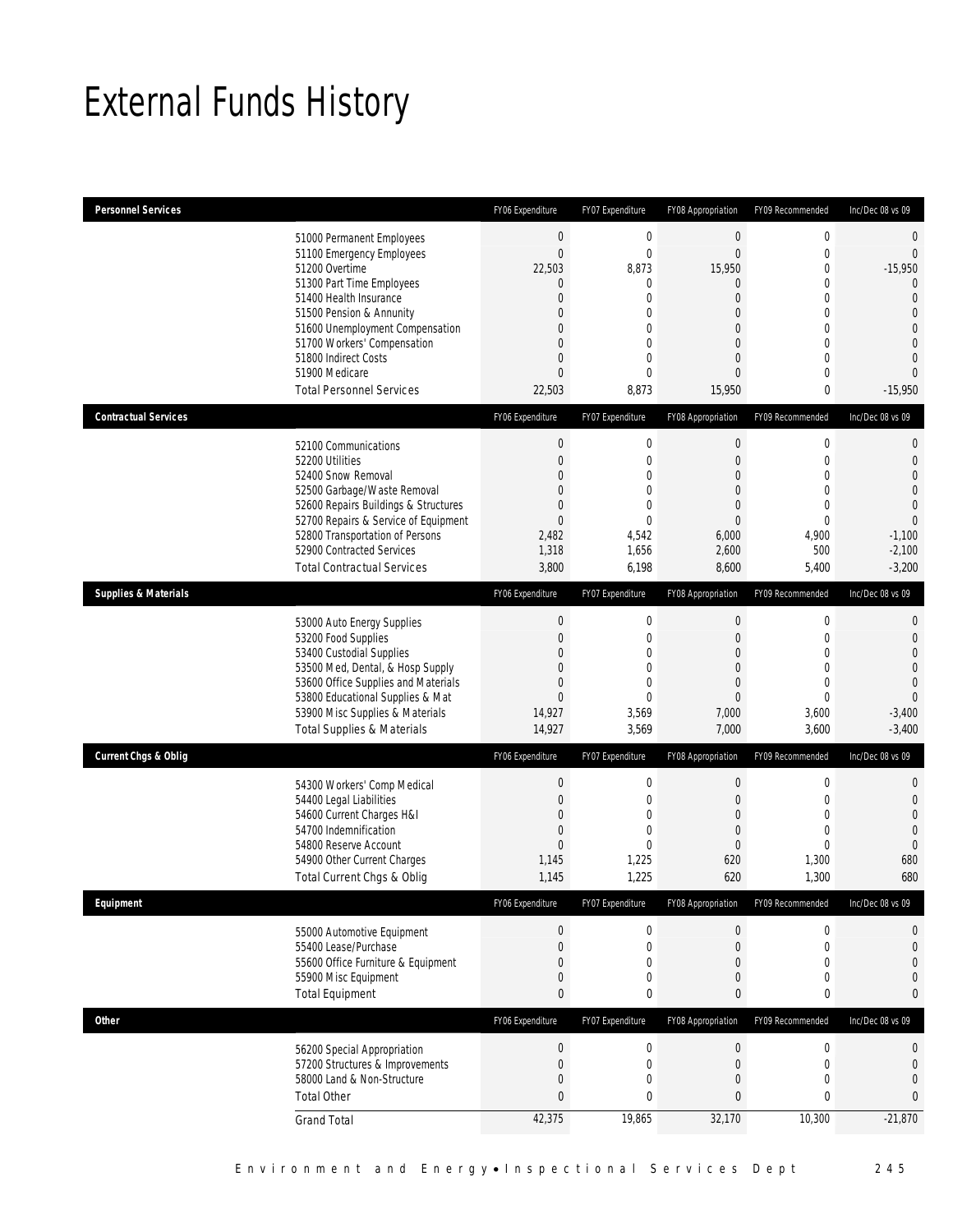### Program 1. ISD Commissioner's Office

### *William J. Good III, Commissioner Organization: 260100*

### *Program Description*

The Commissioner's Office is responsible for overseeing daily departmental operations and coordinating the activities of the various regulatory divisions of the Inspectional Services Department. The Commissioner's Office coordinates policy and planning functions and disseminates information to the public in an understandable and timely manner. In addition, the Commissioner's Office coordinates ISD's efforts to develop and implement standards of performance for employees supported by professional development and training programs.

| <b>Selected Service Indicators</b>  | Actual '06         | Actual '07         | Approp '08         | <b>Budget '09</b>  |
|-------------------------------------|--------------------|--------------------|--------------------|--------------------|
| Personnel Services<br>Non Personnel | 501.174<br>214.690 | 487.008<br>302,314 | 331.771<br>266.713 | 412.456<br>299,537 |
| Total                               | 715.864            | 789.322            | 598.484            | 711,993            |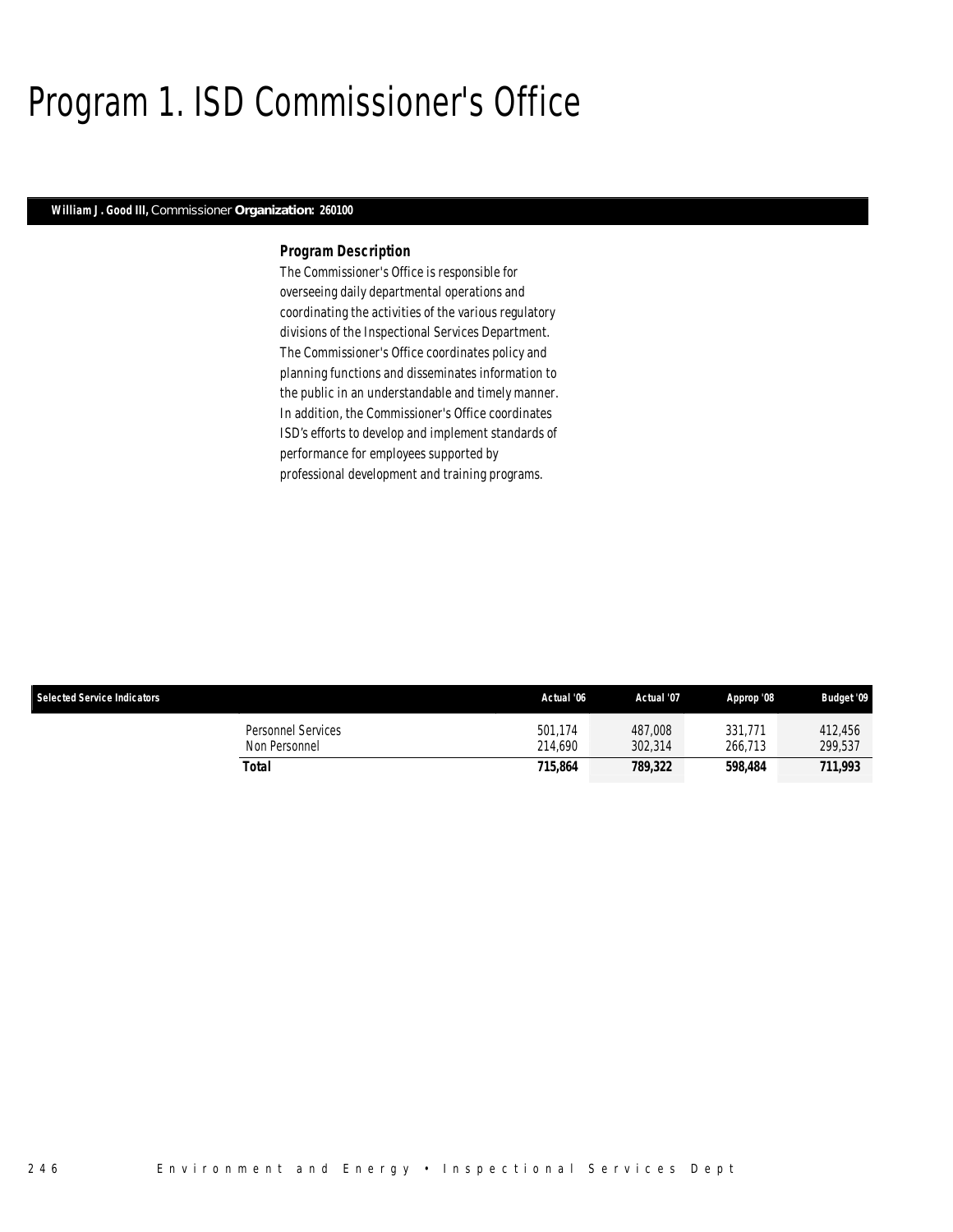### Program 2. ISD Administration & Finance

### *Richard Kanaskie, Deputy Commissioner Organization: 260200*

### *Program Description*

The Administration and Finance program provides fiscal oversight for the responsible management of the department's operating budget. The program oversees all financial transactions including procurement, accounts receivable, accounts payable, service orders, labor contracts, debit and credit transfers, refunds, and vendor invoices. The Administration and Finance program provides direction and supervision for human resources, labor relations, payroll, training, information technology, asset management, fleet management and maintenance functions, and the Board of Appeals administrative support staff. Administration and finance staff are working with other city departments to transition to a web-based automated permitting and inspection system. The constituent services unit provides an essential link between ISD and Boston's neighborhoods, focused on problem solving. The constituent services unit facilitates departmental responses to citizen complaints and requests for service.

- To hear Zoning Board of Appeal cases in a timely manner.
- To improve responsiveness to constituent requests.

| <b>Performance Measures</b>        |                                                                                | Actual '06           | Actual '07             | Projected '08          | Target '09             |
|------------------------------------|--------------------------------------------------------------------------------|----------------------|------------------------|------------------------|------------------------|
|                                    | % constituent non-emergency requests<br>answered within 2 business days        | 100%                 | 100%                   | 100%                   | 100%                   |
|                                    | Hearings scheduled between 60-90 days from<br>receipt of completed application |                      |                        | 300                    | 300                    |
|                                    | Total constituent non-emergency requests                                       | 6.146                | 7.298                  | 4.000                  | 4,000                  |
| <b>Selected Service Indicators</b> |                                                                                | Actual '06           | Actual '07             | Approp '08             | <b>Budget '09</b>      |
|                                    | Personnel Services<br>Non Personnel                                            | .191.928<br>.128.062 | 1.209.645<br>1.309.146 | 2.107.744<br>1,232,657 | 2,222,088<br>1,325,451 |
|                                    | <b>Total</b>                                                                   | 2,319,990            | 2,518,791              | 3.340.401              | 3,547,539              |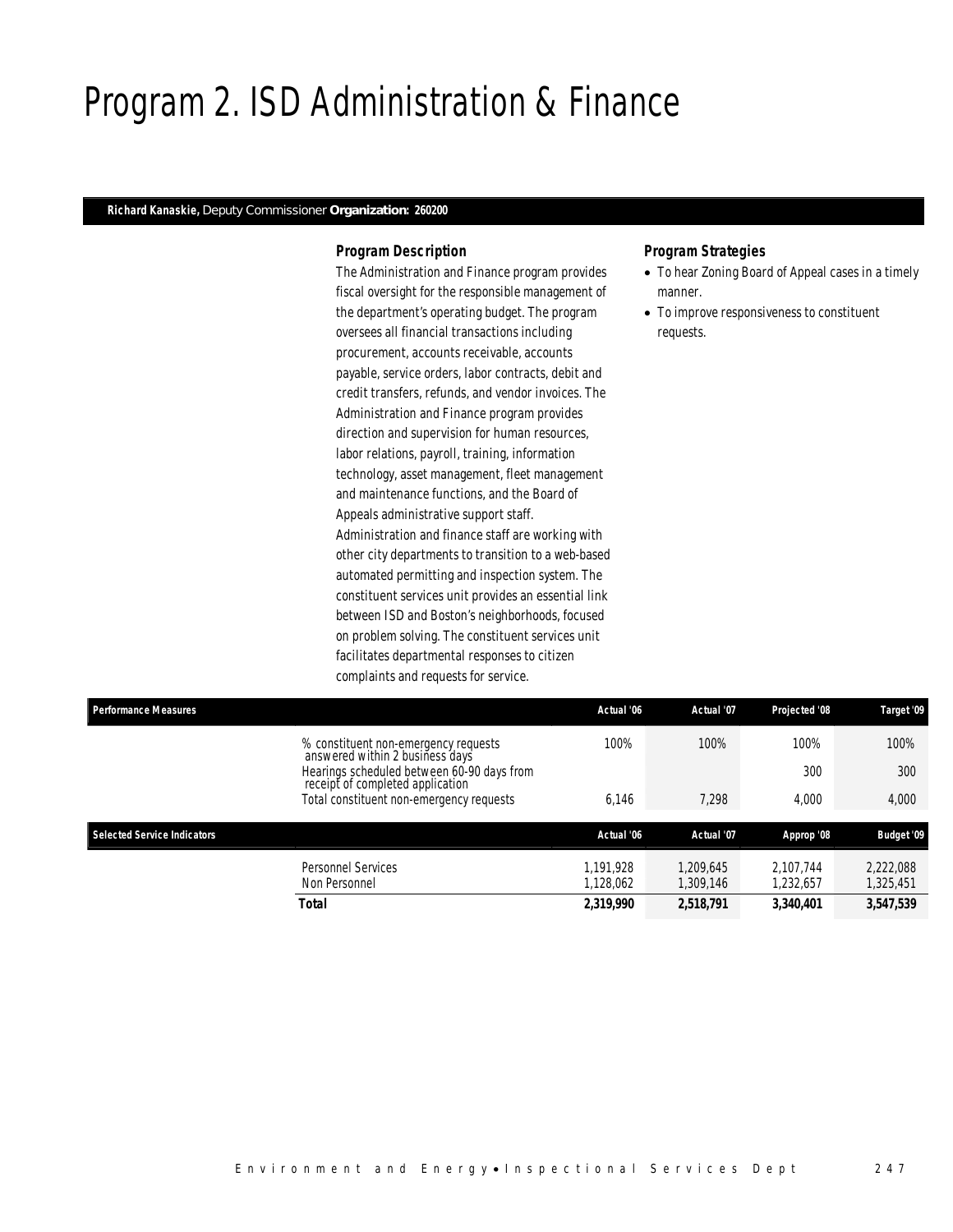### Program 3. Buildings & Structures

### *Gary P. Moccia, Manager Organization: 260300*

### *Program Description*

The Inspector of Buildings oversees all building permit application processing, plans and zoning reviews, field inspections, and investigative and regulatory enforcement activities administered by the department. The Buildings and Structures management staff issues building permits for repairs and installations, certificates of occupancy, and building licenses. Building inspectors ensure safety and compliance with the allowable uses and applicable laws and codes. The Plans and Zoning division reviews all building permit applications. The division's building, electrical, and mechanical inspectors inspect all construction and renovation work to ensure that proper safety standards are followed. Inspectors respond to all community complaints about non-permitted work and zoning violations, including the use of land and structures beyond the allowable use and occupancy. Educational zoning materials and zoning clinics are made available at 1010 Massachusetts Avenue and neighborhood libraries to assist individuals and businesses.

- To ensure the safety of buildings by tracking their compliance with codes by means of scheduled inspections.
- To issue Certificates of Occupancy within 15 days of application.
- To process Buildings and Structures violations in an efficient manner.

| <b>Performance Measures</b> |                                                               | Actual '06 | Actual '07 | Projected '08 | Target '09        |
|-----------------------------|---------------------------------------------------------------|------------|------------|---------------|-------------------|
|                             | % of final Certificates of Occupancy issued<br>within 15 days | 47%        | 53%        | 54%           | 54%               |
|                             | Building, Electrical, and Mechanical inspections<br>performed | 42,516     | 41,861     | 42,000        | 42,000            |
|                             | Building, Electrical, and Mechanical permits<br>issued        | 41.998     | 38.937     | 41,000        | 42,000            |
|                             | Certificates of Occupancy issued within 15 days               | 863        | 919        | 860           | 860               |
|                             | Certificates of Occupancy requested                           | 1.848      | 1.749      | 1.600         | 1,600             |
|                             | Violations written                                            | 1,384      | 1,701      | 1,500         | 1,500             |
| Selected Service Indicators |                                                               | Actual '06 | Actual '07 | Approp '08    | <b>Budget '09</b> |
|                             | Personnel Services                                            | 4.846.152  | 4.950.916  | 4.607.472     | 4.742.394         |
|                             | Non Personnel                                                 | 299.555    | 330.431    | 420.038       | 372,502           |
|                             | Total                                                         | 5,145,707  | 5,281,347  | 5,027,510     | 5,114,896         |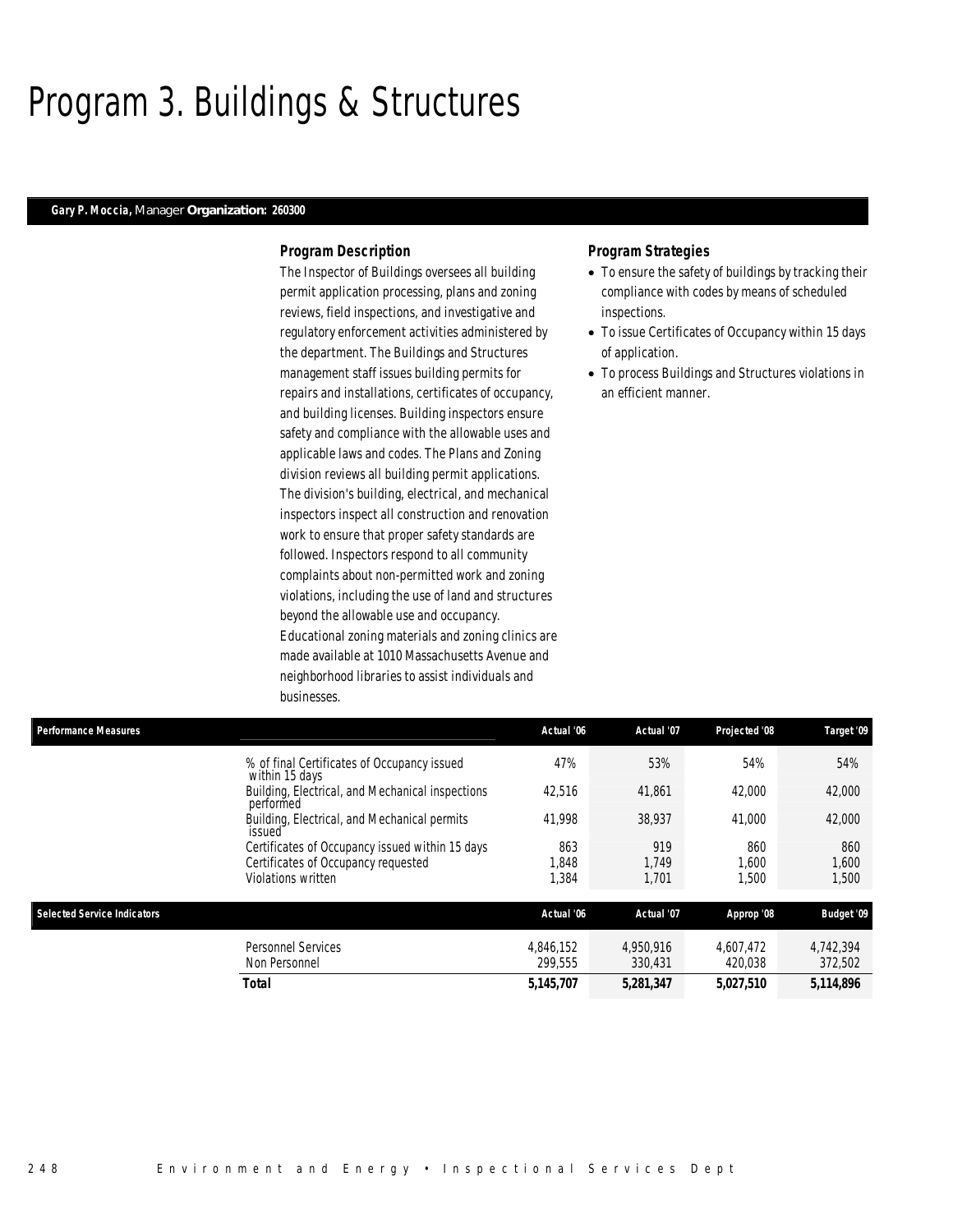### Program 4. Field Services

### *William J. Good III, Manager Organization: 260400*

### *Program Description*

The Field Services program consists of four divisions: Health, Housing, Environmental Services and Weights & Measures. The Health Division's role is to protect the public health by permitting and inspecting food establishments, restaurants, caterers, health clubs, massage practitioners, and recreational camps. The Housing Division's role is to ensure the availability of clean, safe living conditions as required by the State Sanitary Code. The Environmental Services Division is responsible for the abatement and prevention of rodent infestation, the implementation of the City's site cleanliness ordinance, the boarding and securing of abandoned properties, and the coordination of the vacant lot maintenance program. The Code Enforcement Police, within the Environmental Services program, is responsible for preserving the cleanliness and environmental safety of the City. The Weights and Measures Division is charged with protecting consumers by ensuring accuracy in retail establishment pricing and proper readings on gas pumps, taxi meters, scales and fuel truck meters.

- To conduct compliance inspections annually for auto body and repair shops.
- To inspect all food establishments; swimming pool, massage and bath facilities; recreational camps for children; and funeral home establishments, on a routine and complaint basis.
- To respond to cleanliness and environmental safety complaints within 48 hours.
- To respond to housing "no heat" complaints within 24 hours.

| <b>Performance Measures</b>        |                                                                    | Actual '06 | Actual '07 | Projected '08 | Target '09        |
|------------------------------------|--------------------------------------------------------------------|------------|------------|---------------|-------------------|
|                                    | % of "no heat" complaints responded to within<br>24 hours          | 100%       | 100%       | 100%          | 100%              |
|                                    | % of code enforcement complaints responded to<br>within 48 hours   | 100%       | 100%       | 100%          | 100%              |
|                                    | % of urgent-risk food establishments inspected 3<br>times annually | 40%        | 97%        | 100%          | 100%              |
|                                    | Auto body and repair shops inspected                               | 285        | 280        | 250           | 750               |
|                                    | Code enforcement complaints received                               | 8,482      | 9,096      | 9,000         | 9,000             |
|                                    | Code violation notices issued                                      | 36,832     | 38,030     | 45,000        | 45,000            |
| <b>Selected Service Indicators</b> |                                                                    | Actual '06 | Actual '07 | Approp '08    | <b>Budget '09</b> |
|                                    | <b>Personnel Services</b>                                          | 5.245.993  | 5.540.509  | 5.808.086     | 5,969,325         |
|                                    | Non Personnel                                                      | 518.604    | 436.233    | 575,998       | 596,618           |
|                                    | <b>Total</b>                                                       | 5,764,597  | 5,976,742  | 6,384,084     | 6,565,943         |